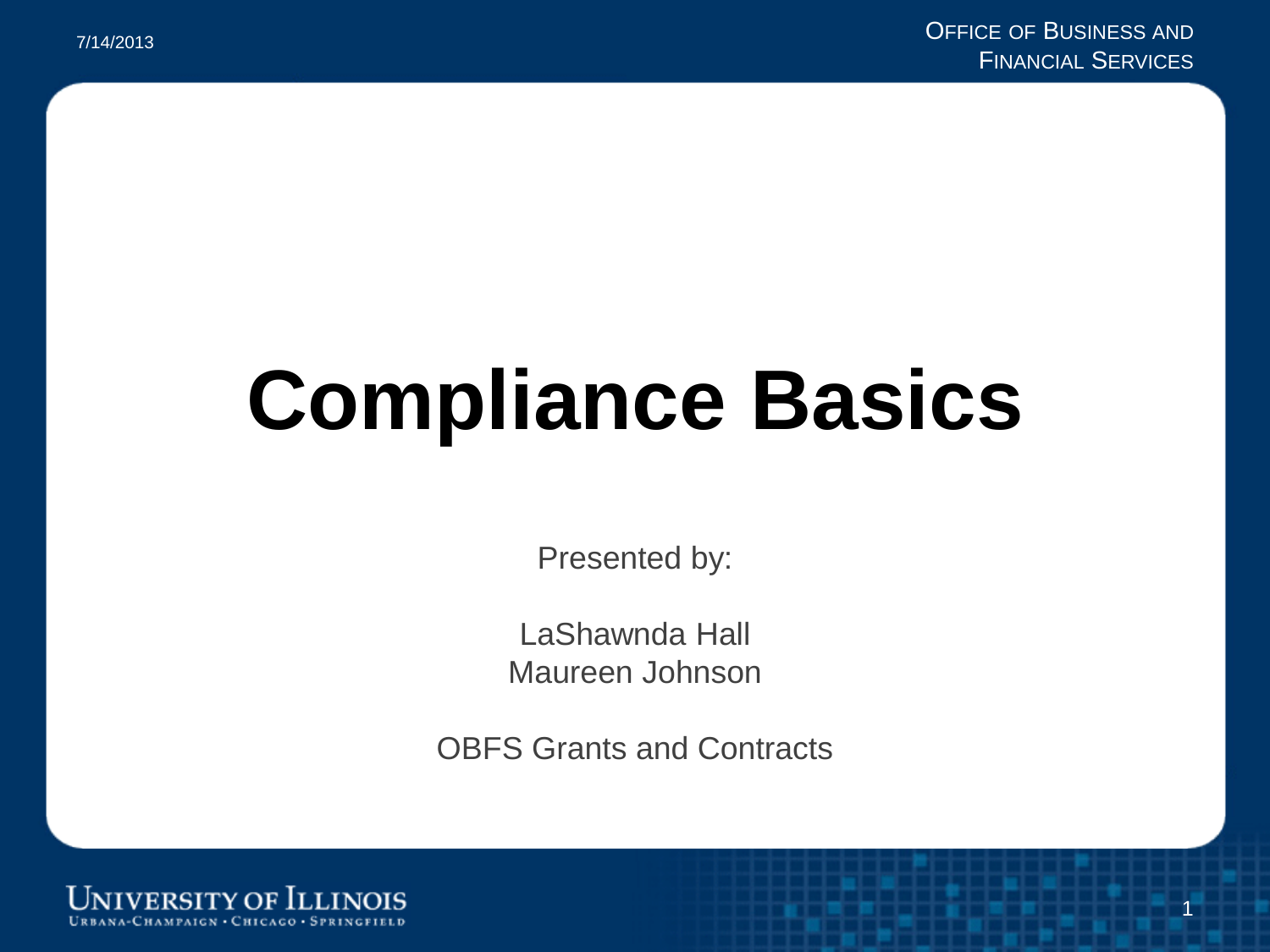#### **Overview**

- Background Information
- What is Compliance
- Common Compliance Issues
- Roles and Responsibilities
- Current Issues & Recommendations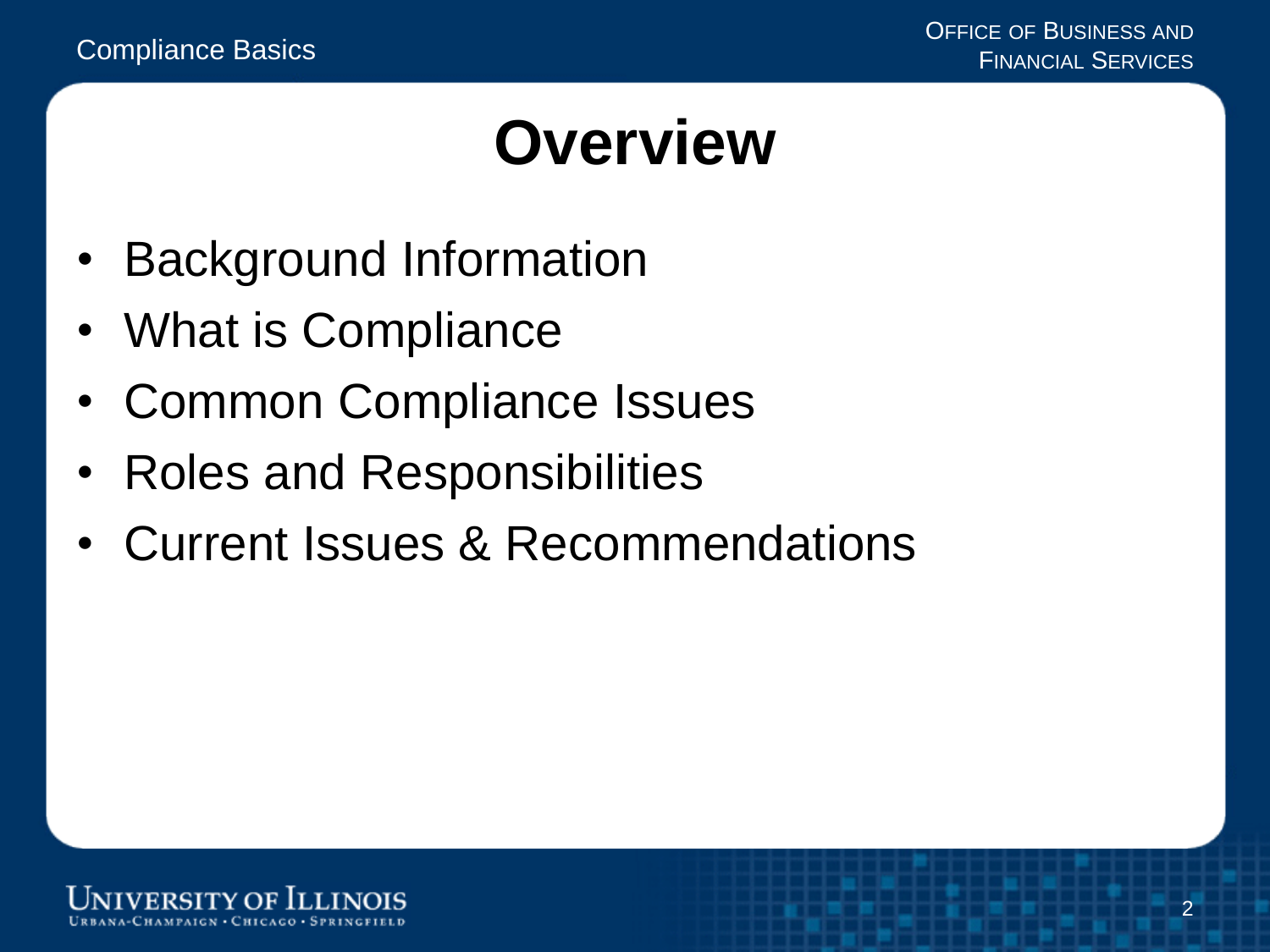### **Learning Objectives**

At the end of this session, you will be able to:

- Take appropriate measures to ensure compliance with the requirements the Office of Management and Budget (OMB) Circulars, university policy, and other agency specific regulations.
- Identify roles and responsibilities of the University, Principal Investigators, and Business Managers as related to sponsored award administration.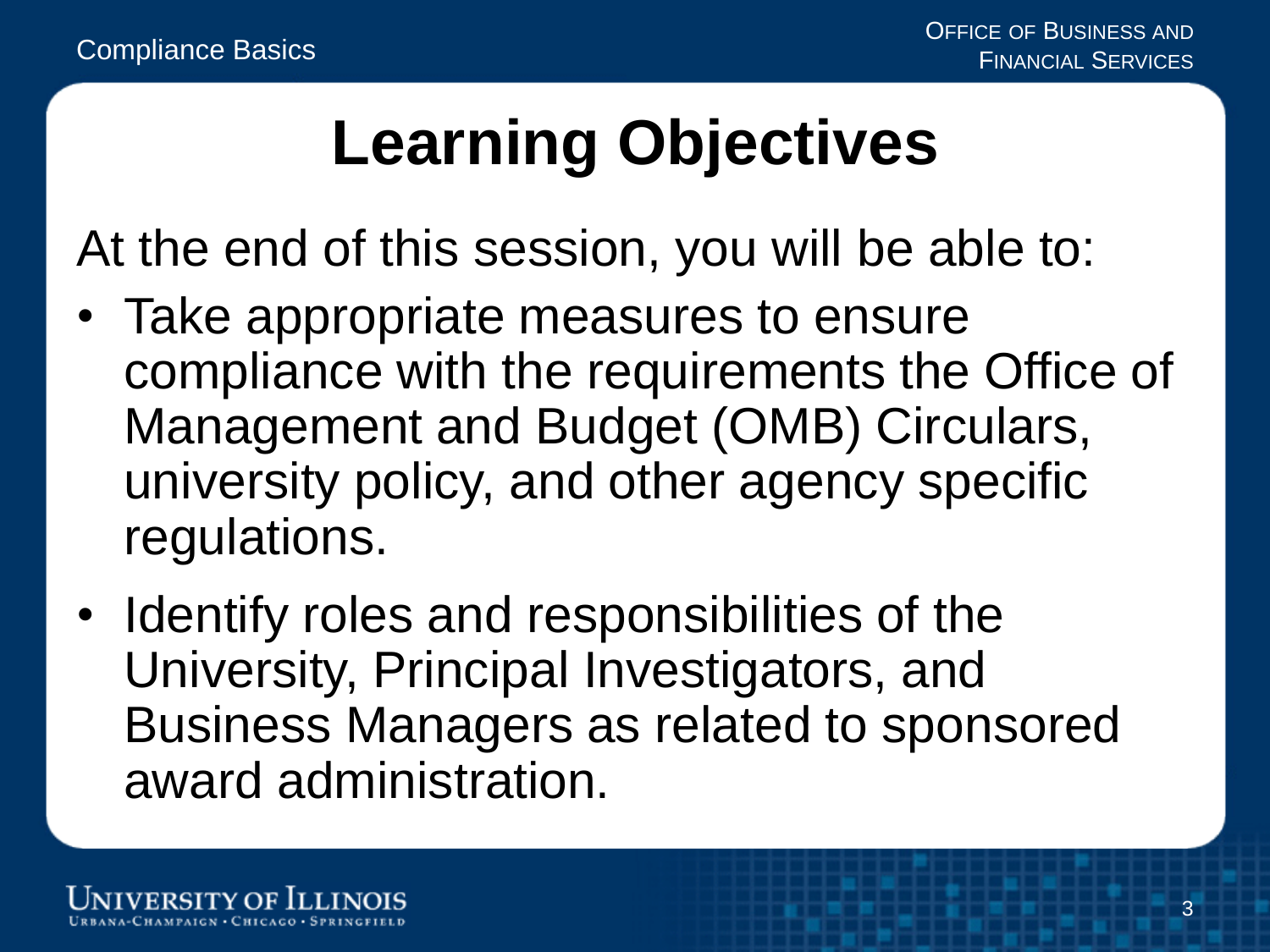### **Learning Objectives (cont.)**

- Ensure that proper internal controls and sponsor guidelines are in place.
- Identify common compliance issues.
- Reference useful resources and websites.

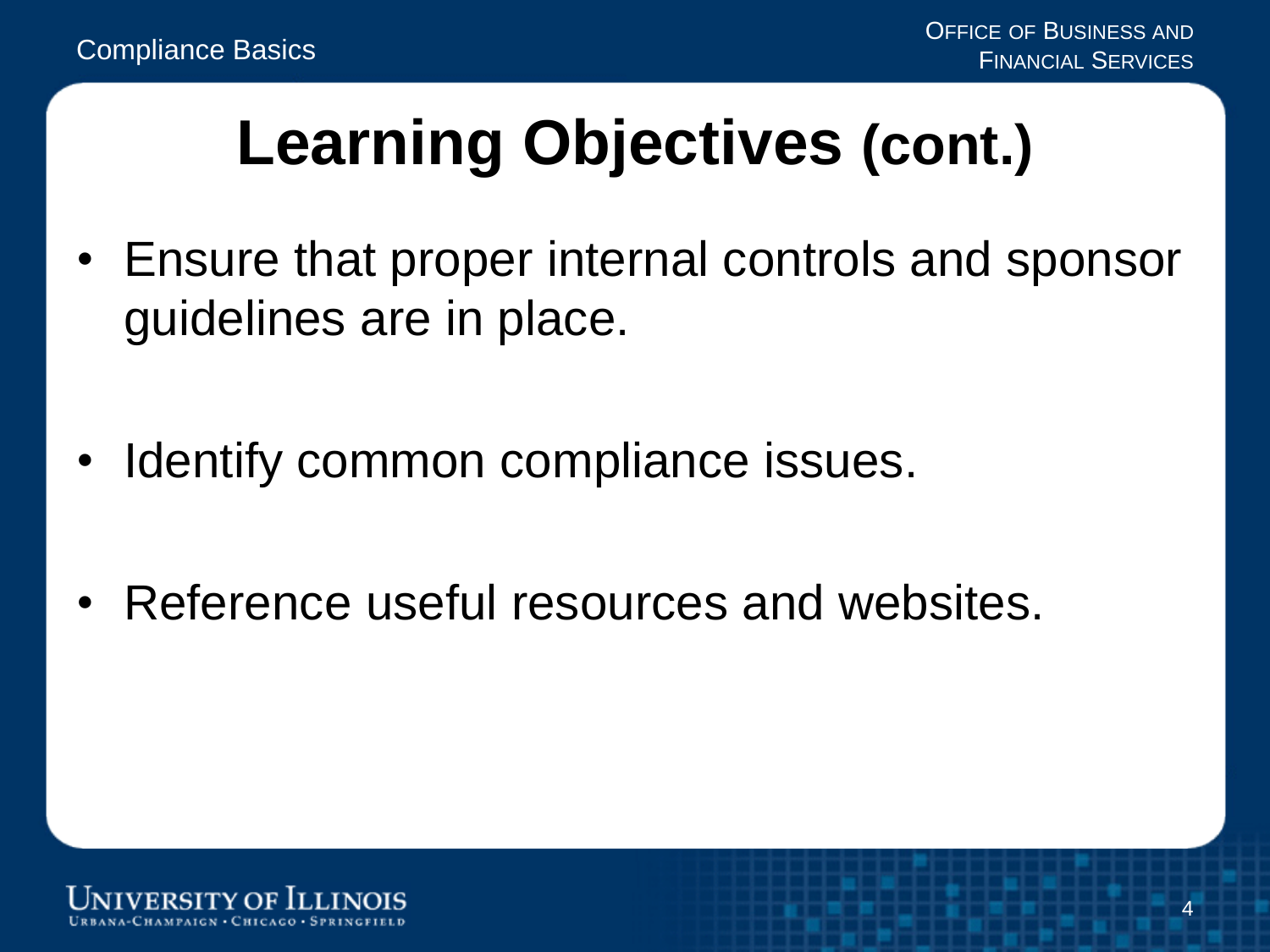Compliance Basics

## **BACKGROUND INFORMATION**

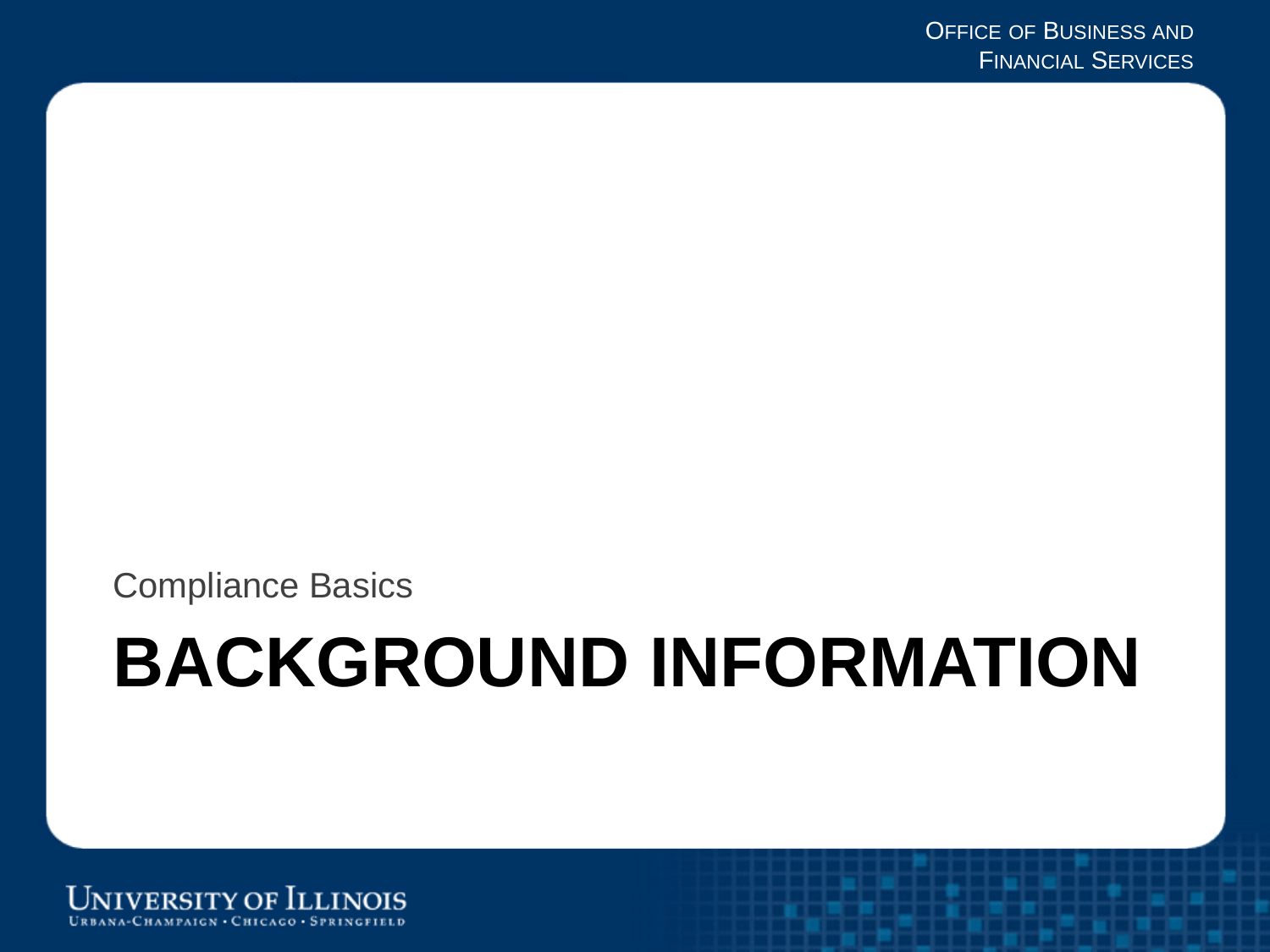#### **Institutional Responsibility**

When we accept an award, we:

- Agree to adhere to all of the terms, conditions and guidelines.
- Have a fiduciary responsibility to spend the money in a reasonable and responsible manner.
- Must demonstrate adherence to the key cost principle (**R**easonable, **A**llowable, **A**llocable, **C**onsistent) for treatment of all costs.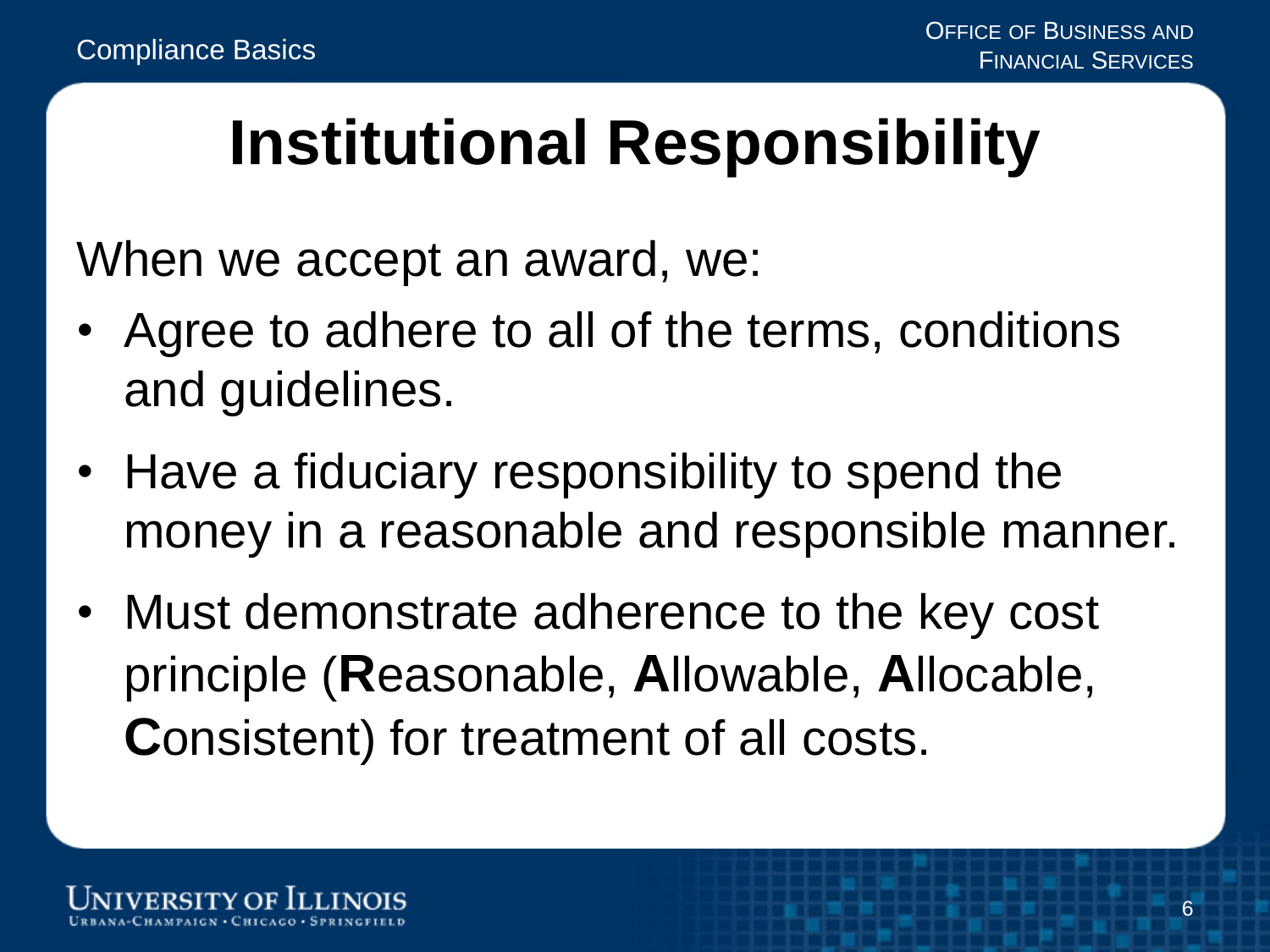#### **Cost Principles (OMB Circular A-21)**

- **R**easonable A prudent business person would have purchased this item for this price.
- **A**llowable The cost must be reasonable, allocable, and consistently treated to be allowable.
- **A**llocable It can be assigned to the activity on some reasonable basis.
- **C**onsistent Like costs must be treated the same in like circumstances, as either direct or F&A costs.

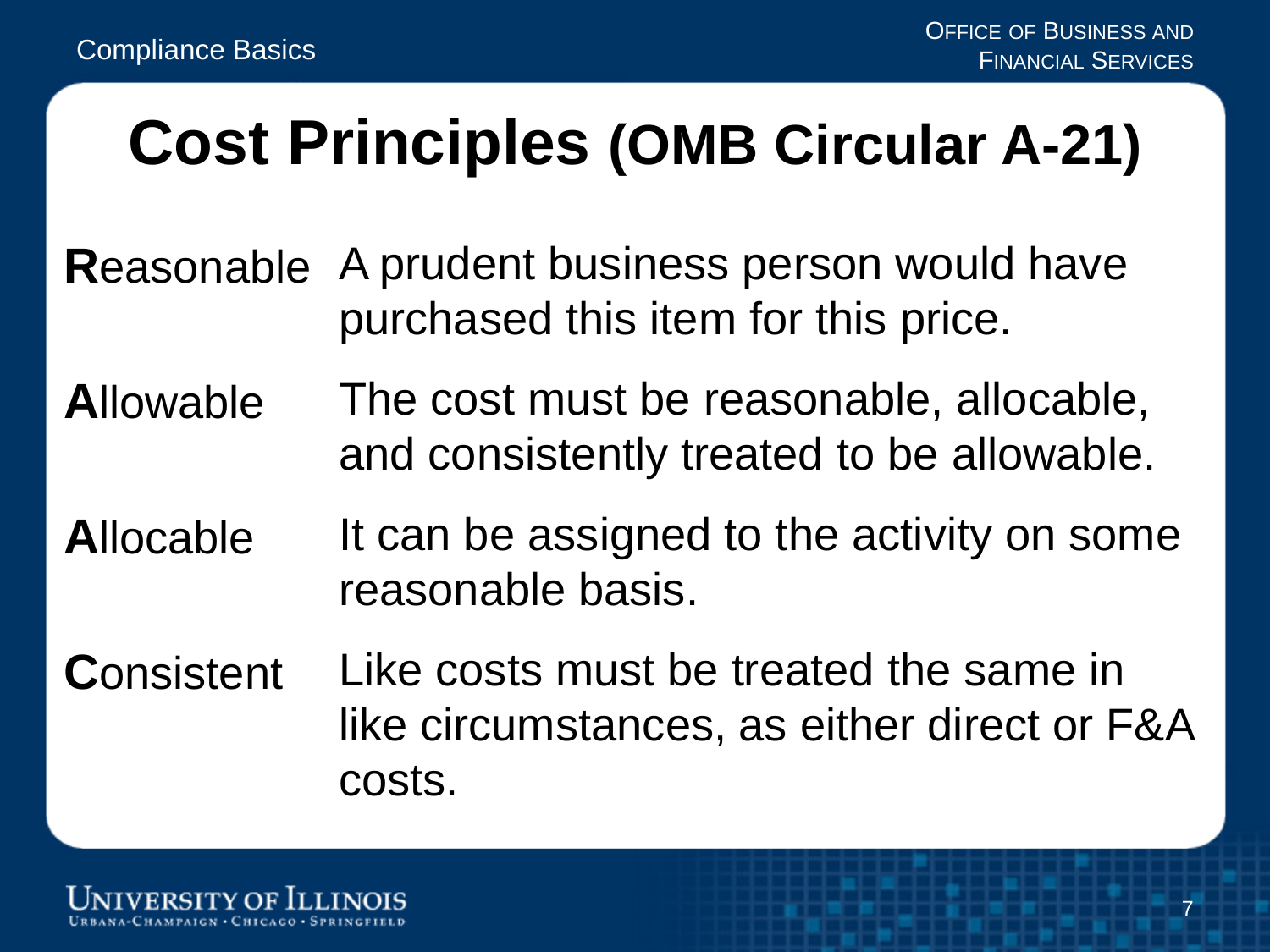#### **FY12 Award Setups, FSRs, & Closeouts**



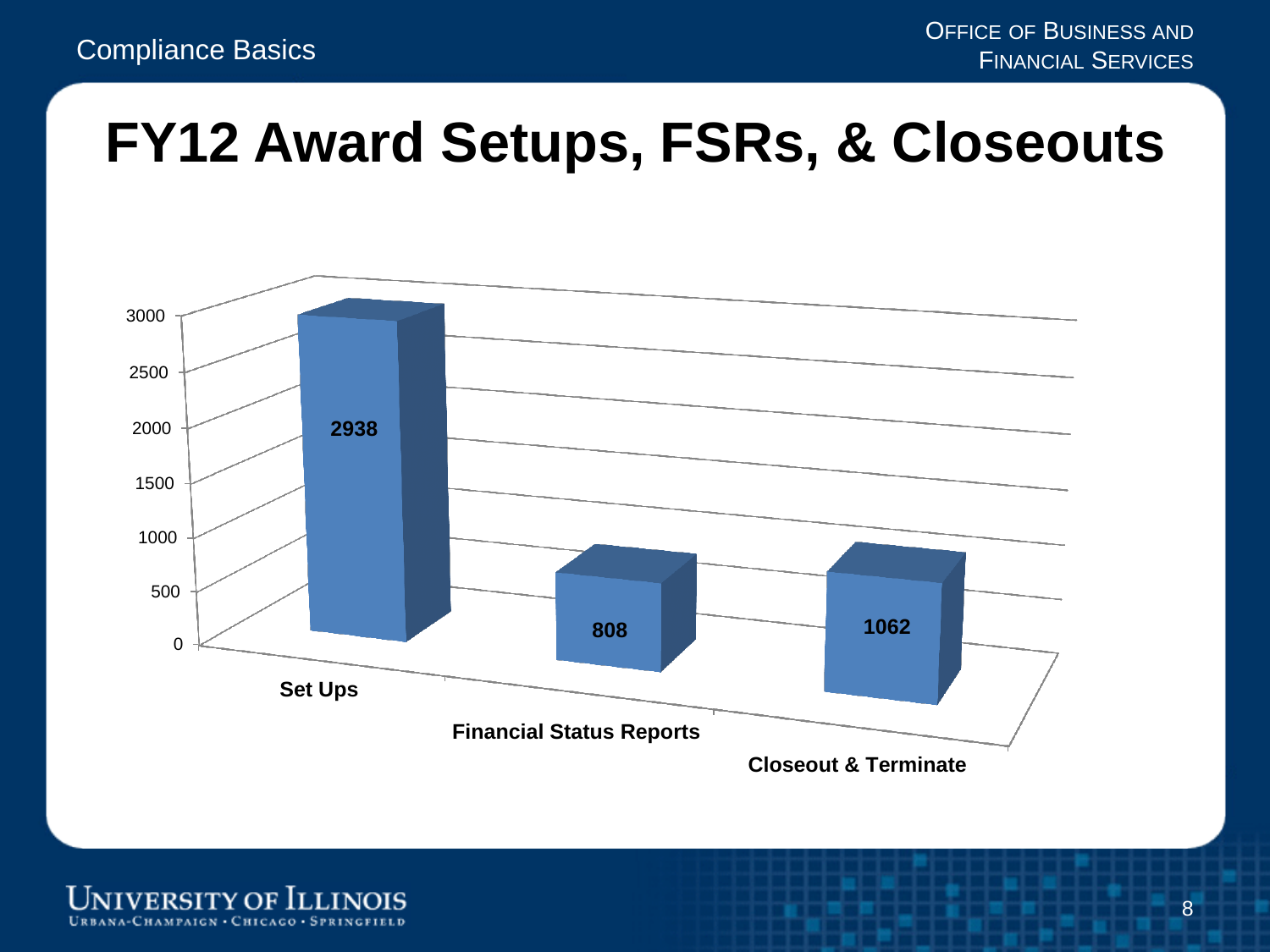### **Changes in Federal Landscape**

- We monitor changes made by Congress and evaluate impacts to research.
- We review revisions to the OMB Circulars and its impact to the management of sponsored awards and single audit.

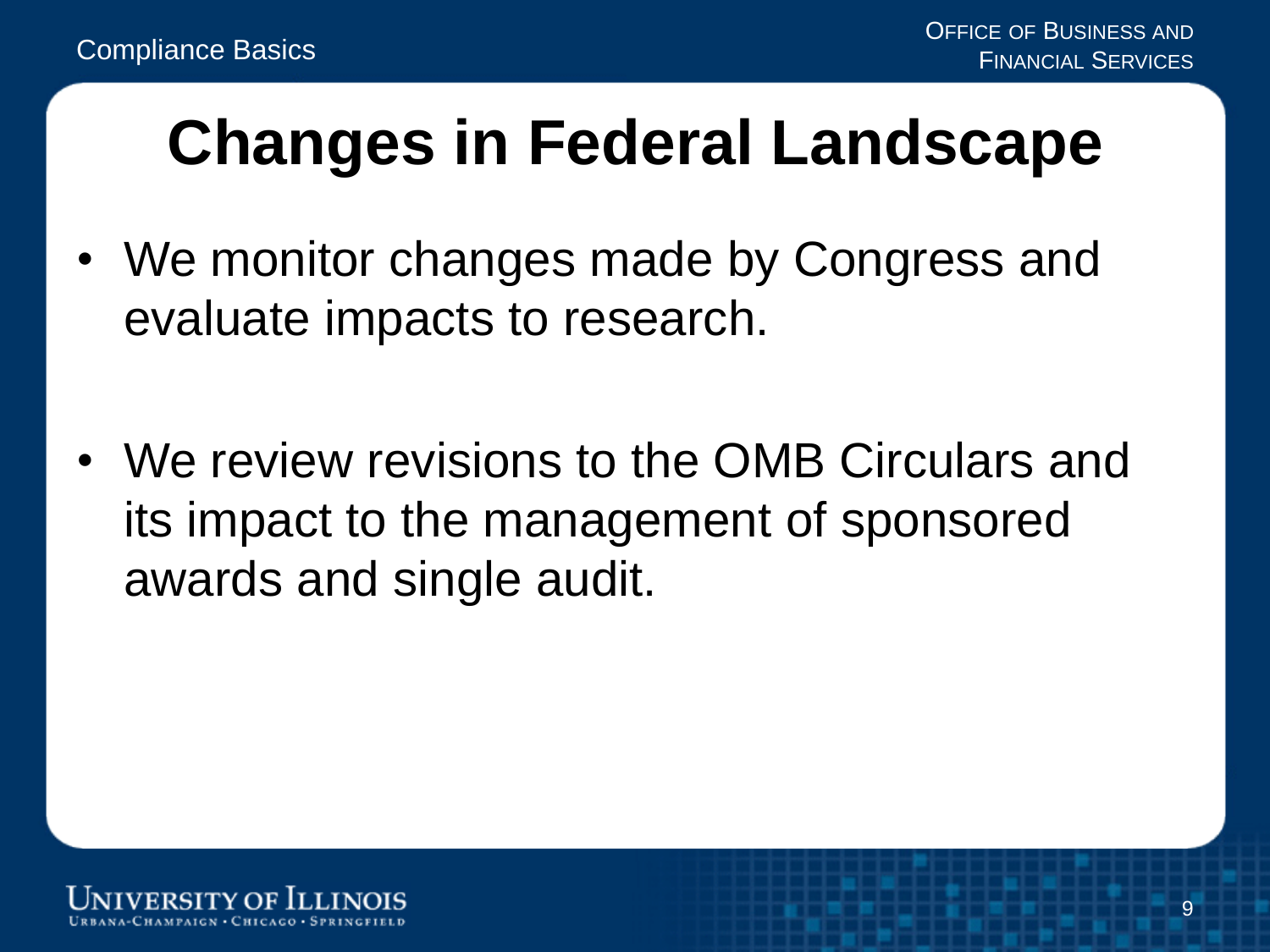#### **Learning Activity One**

# **Term** 1. Reasonable 2. Allocable 3. Allowable 4. Consistent

#### **Definition**

Benefits the project or award that was charged.

Items not restricted by federal regulations or the specific grant/contract.

Like costs in similar circumstances need to be charged directly or indirectly at the institution.

Goods or services acquired and amount involved reflect an action a prudent person would have taken.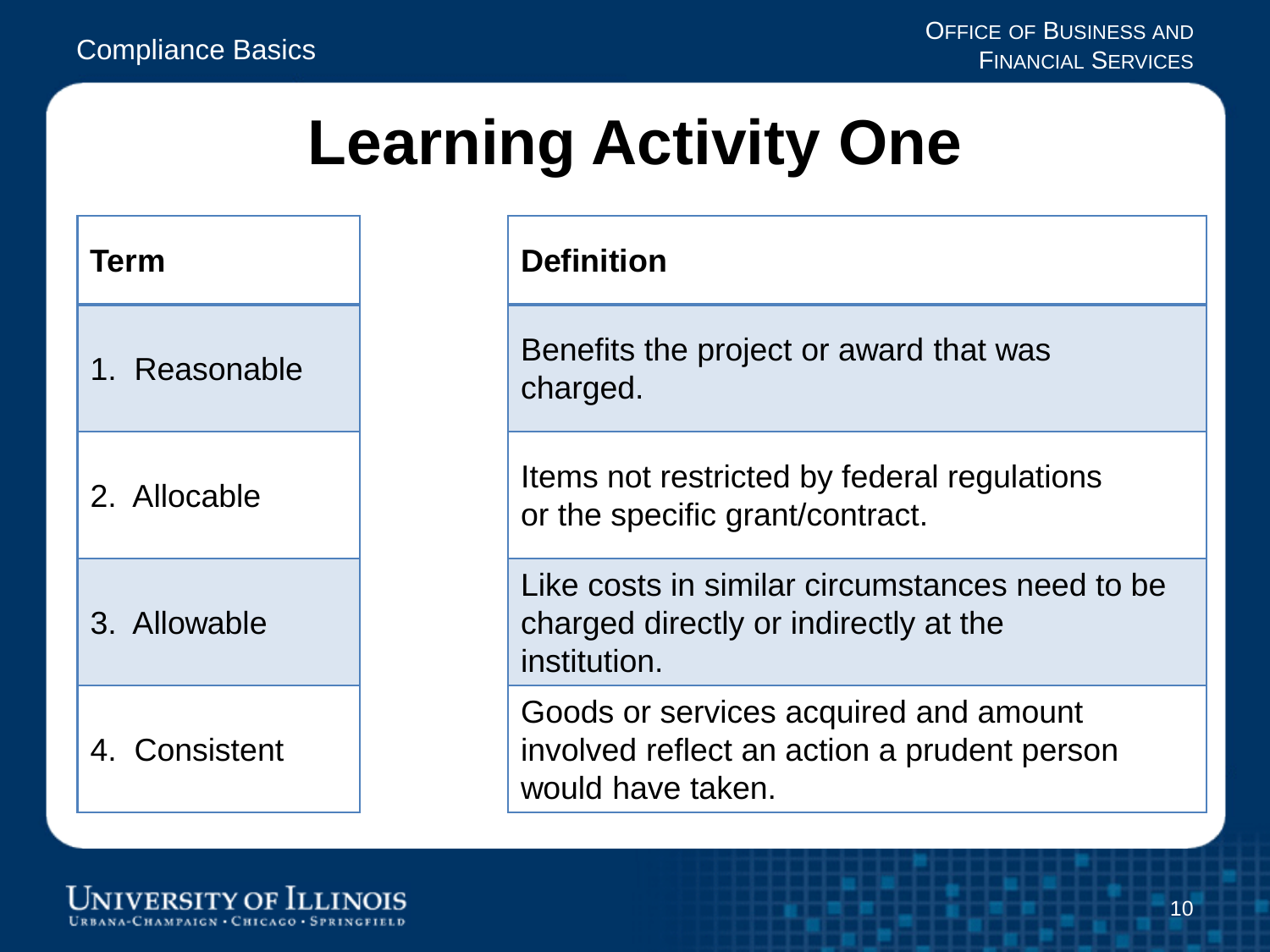Compliance Basics

## **WHAT IS COMPLIANCE**

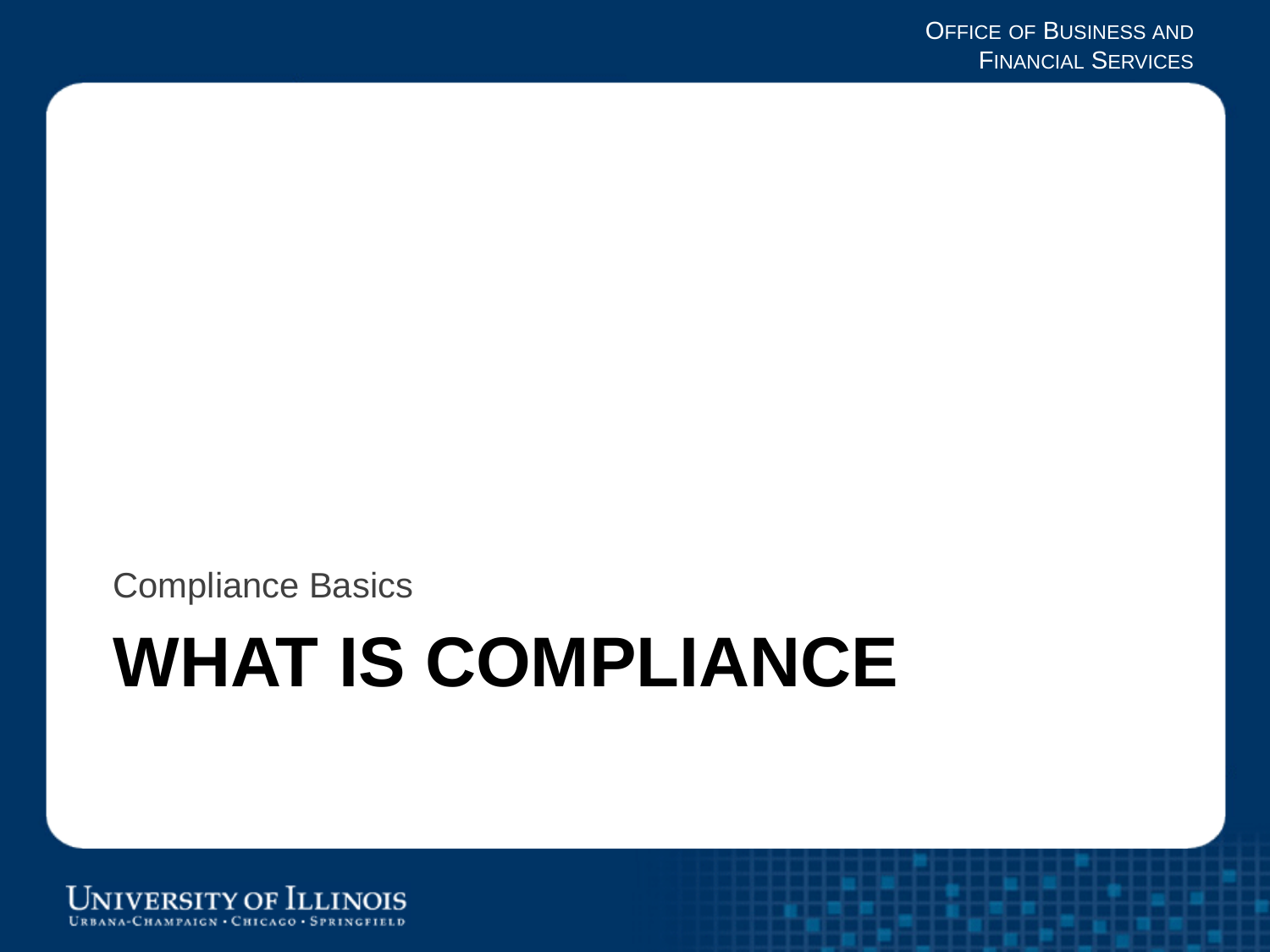#### **What is Compliance?**

#### Compliance is the adherence to policies of the university, sponsor, and federal regulations.

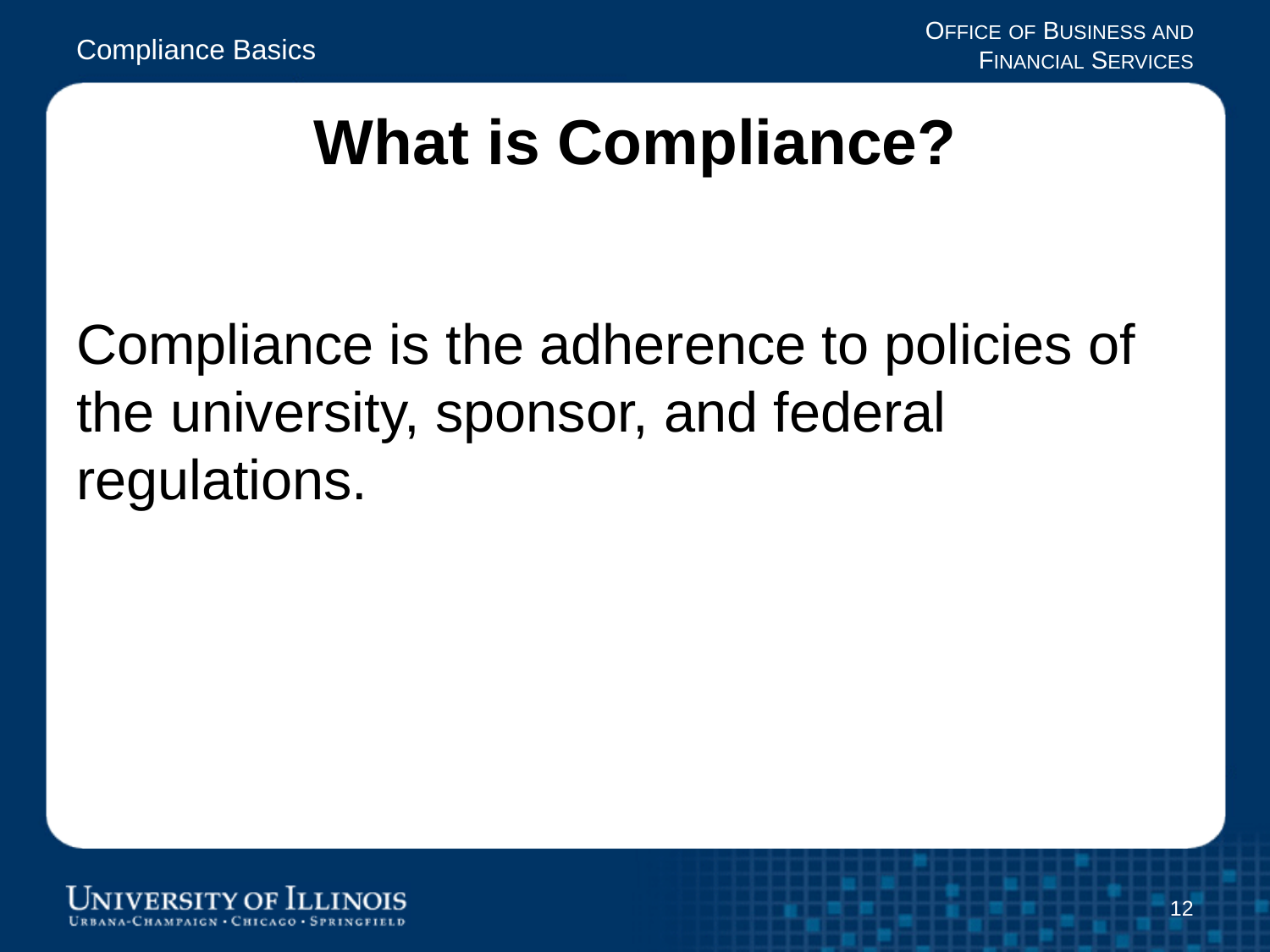### **What is Compliance?**

#### **Being Compliant Suggests:**

- Effective management of funds
- Evidence of proper internal controls to safeguard funds & property
- Avoidance of fraud and institutional mismanagement of funds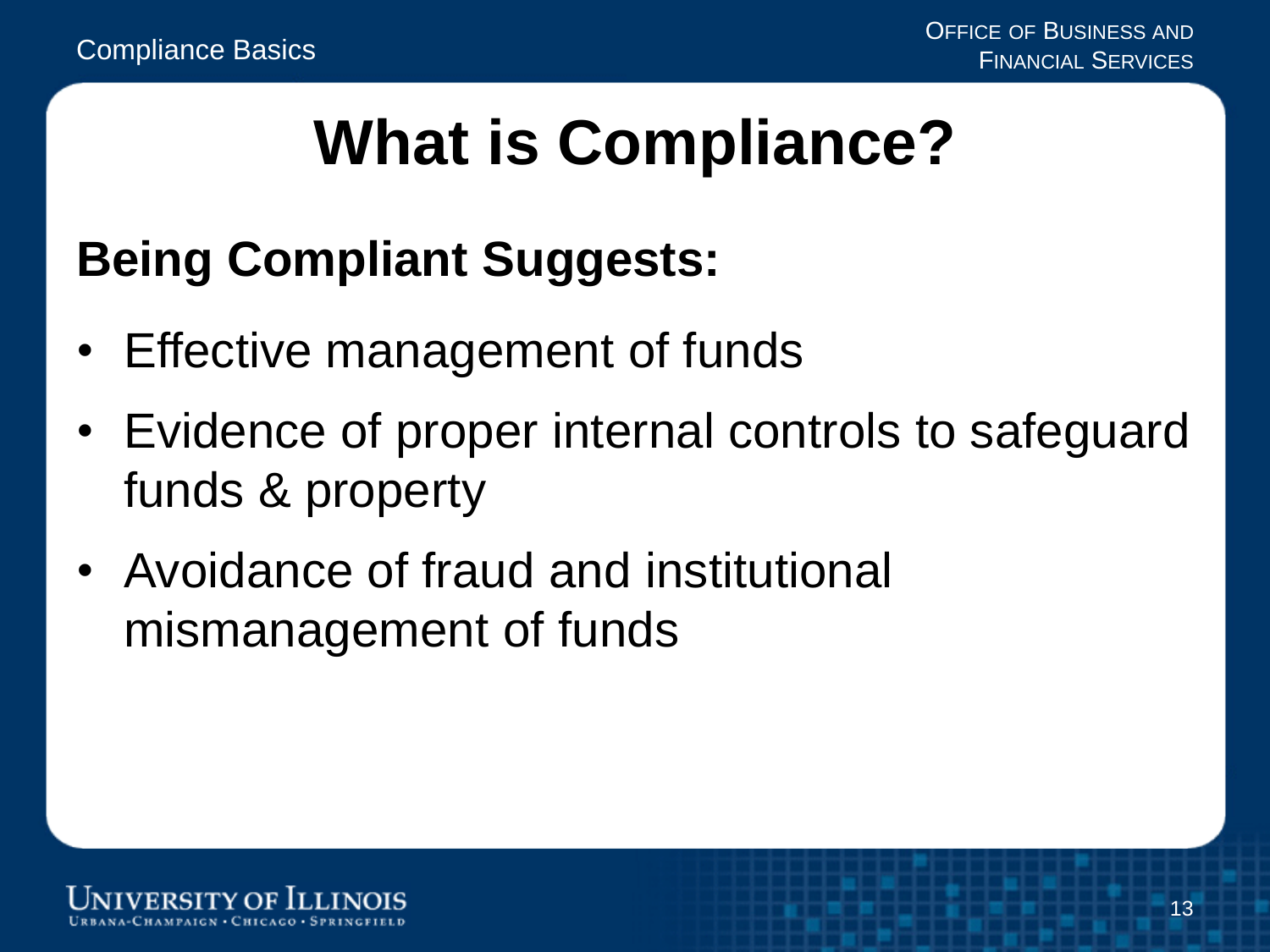#### **Importance of Compliance**

#### **Risks for the Institution:**

- Repayment of funds
- Loss of current and/or future funding
- Compromise expanded authorities
- Compromise institution's reputation
- Could be breaking the law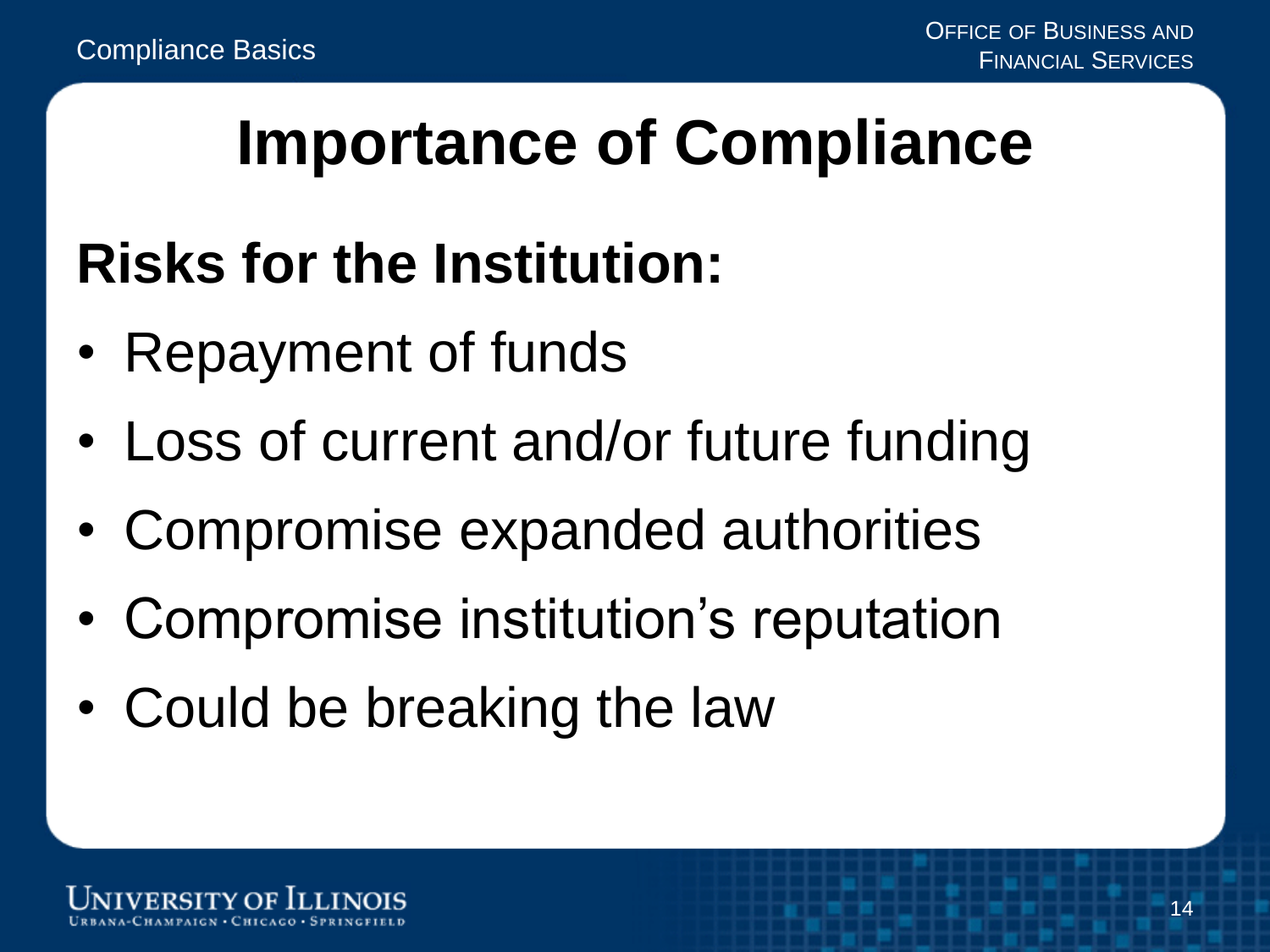### **Importance of Compliance**

#### **Risks for the Institution (cont.):**

- Unfavorable Audit:
	- High-risk auditee
	- Increased monitoring and oversight
	- Changes in processes and procedures
	- Loss of funding
	- Time loss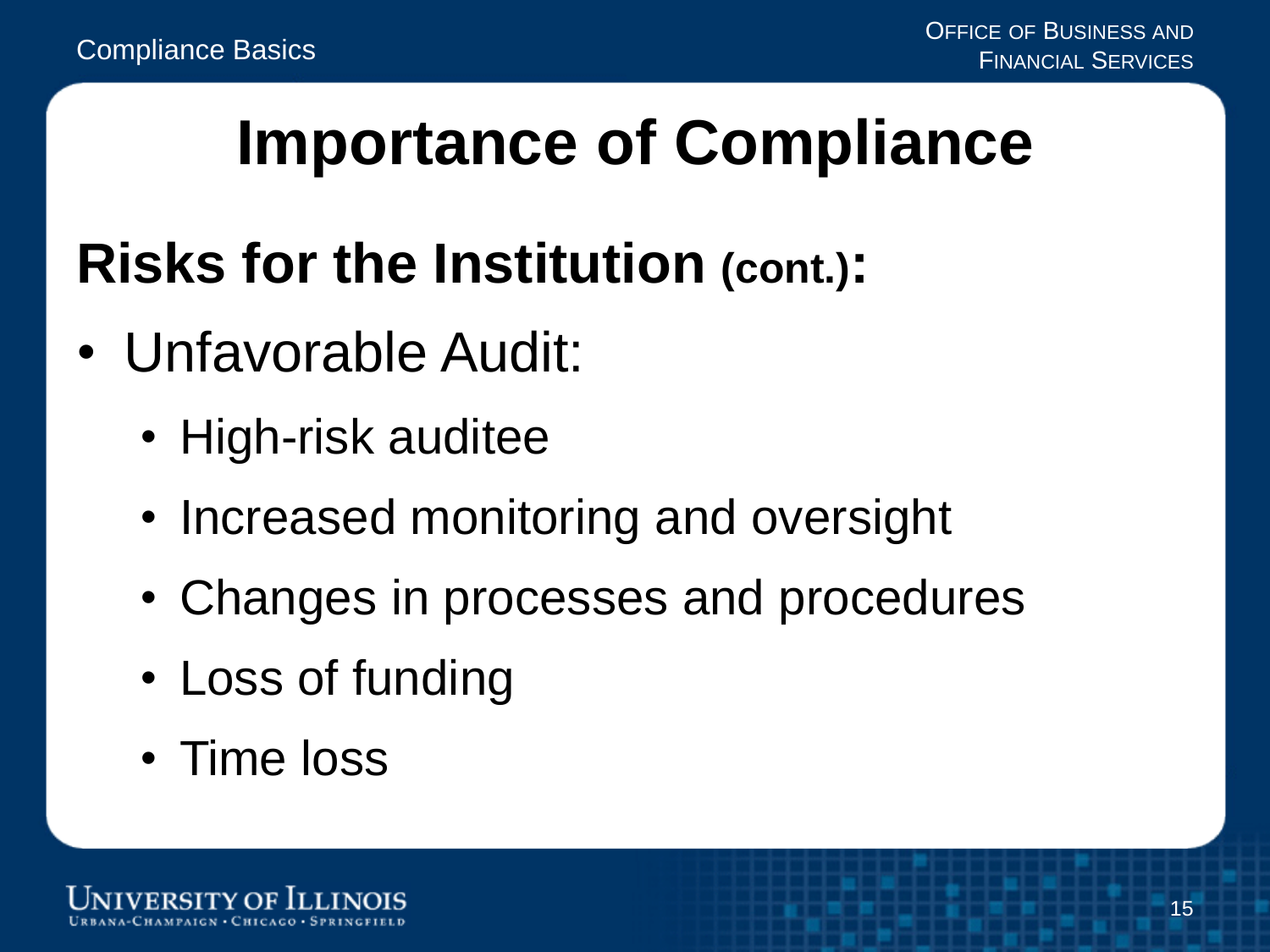### **Learning Activity Two**

Which Circular sets the standards to test compliance for the annual single audit?

- A. OMB Circular A-21
- B. OMB Circular A-122
- C. OMB Circular A-133
- D. OMB Circular A-110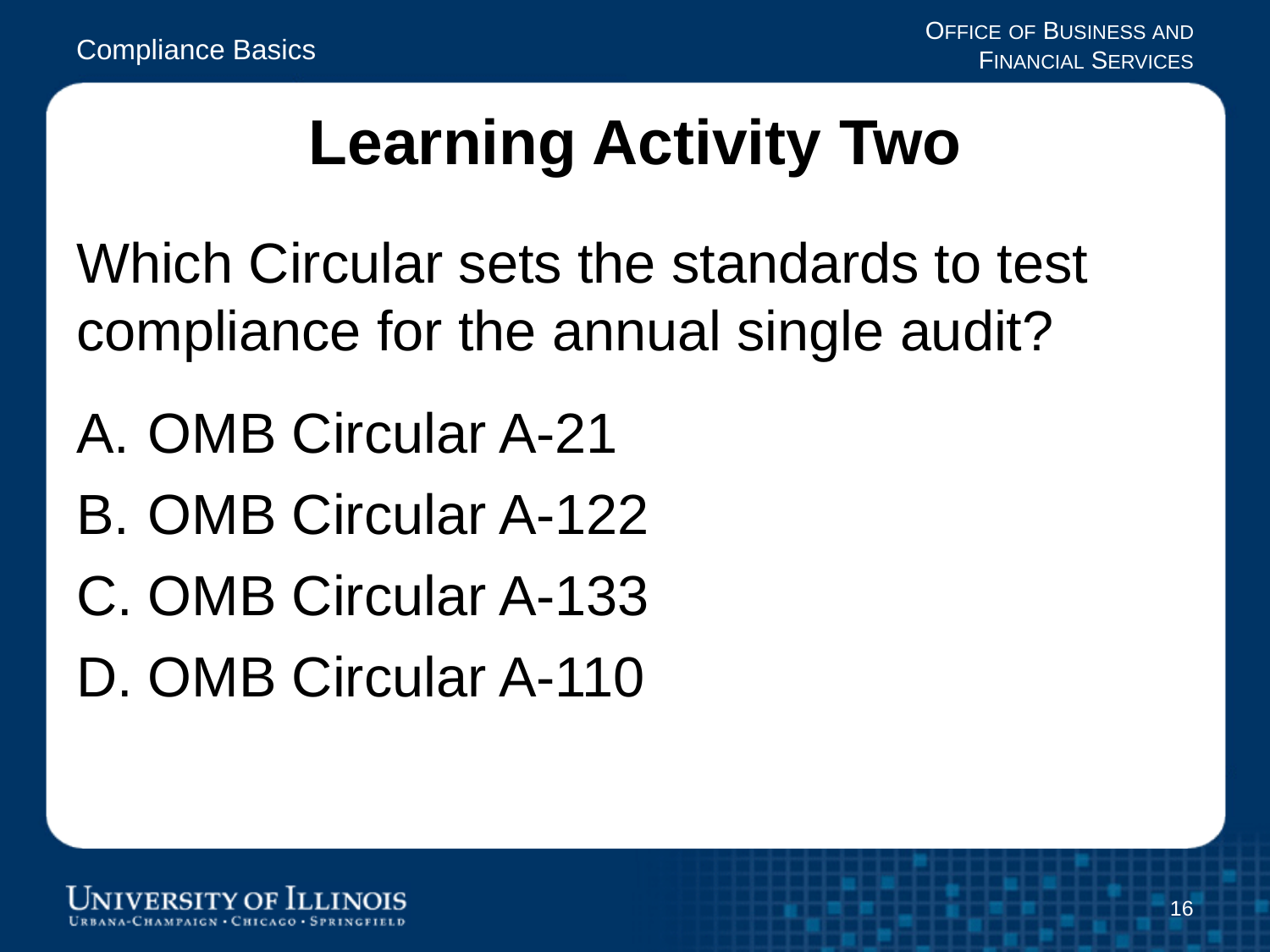Compliance Basics

## **COMMON COMPLIANCE ISSUES**

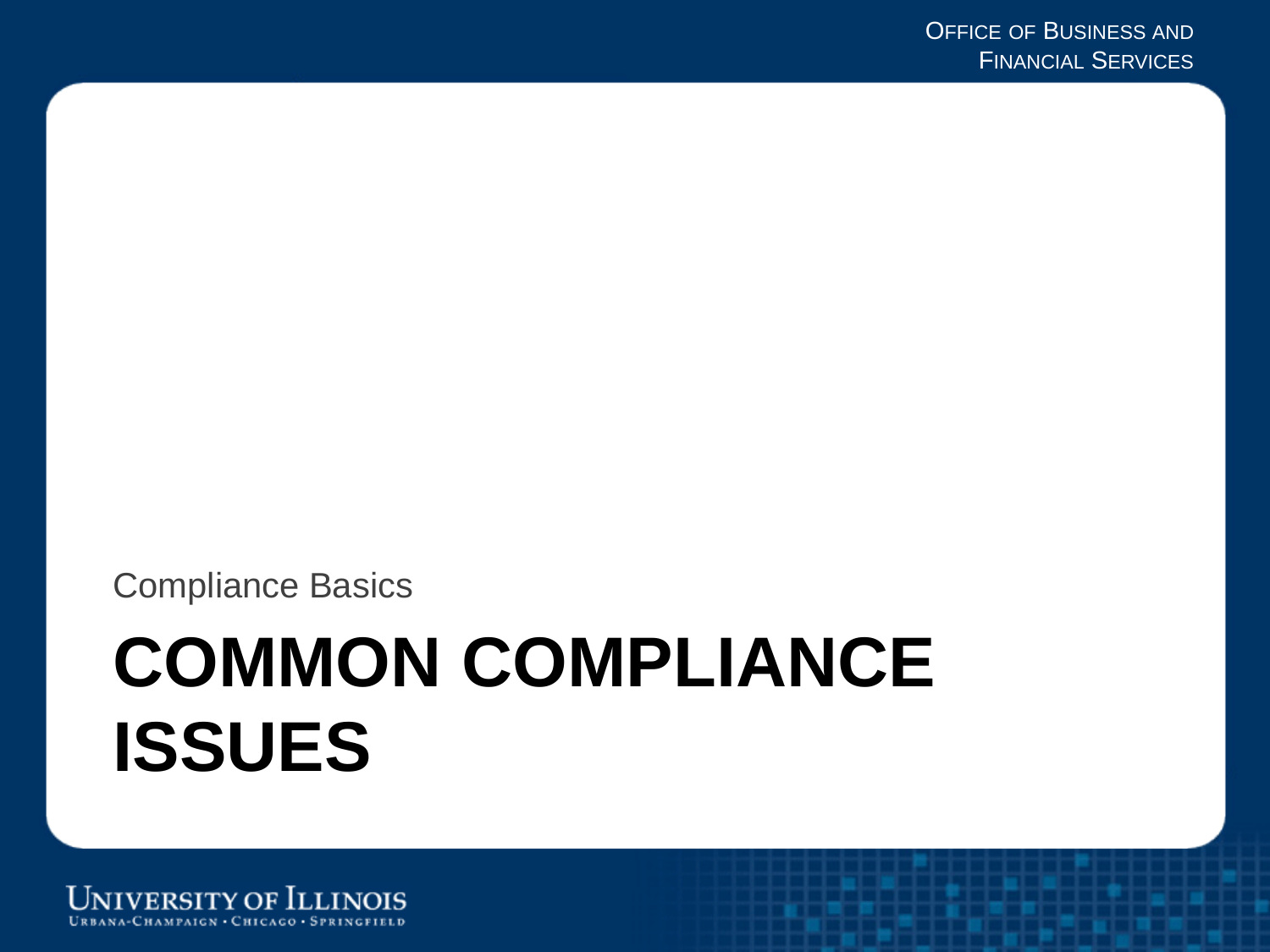### **Common Compliance Issues**

- Lack of knowledge and understanding of OMB circulars, sponsors guidelines, and university policies
- Restricted funds spent on unallowed/unauthorized goods or services
- Improper or lack of supporting documentation for expenses and required matching dollars
- Payroll is based on budget figures instead of actual time worked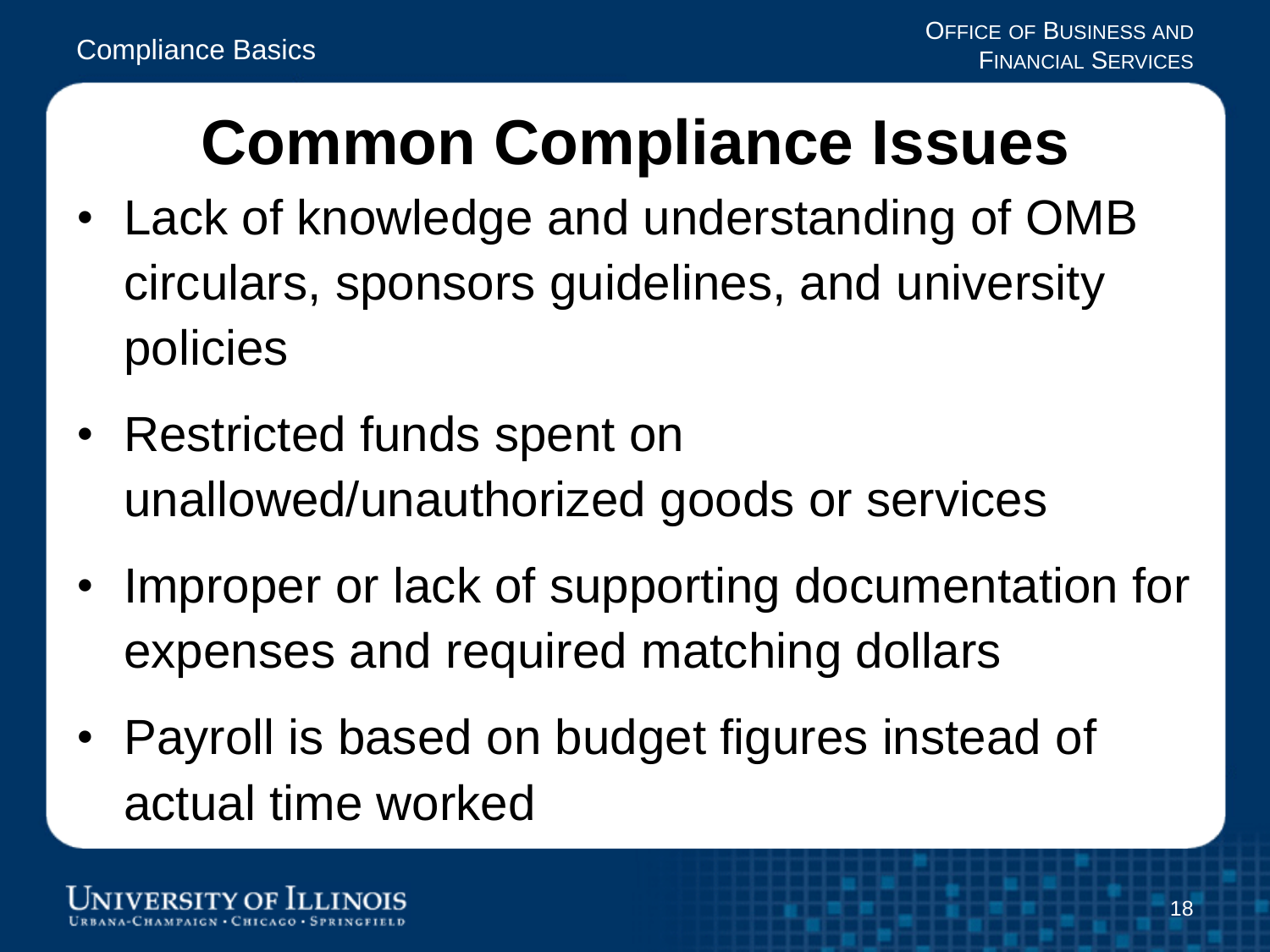## **Common Compliance Issues (cont***.***)**

- Staffing programs with "contractors" to avoid paying employee taxes
- Lack of understanding of roles and responsibilities of institutional staff
- Inadequate staff training and education
- Out-of-date or nonexistent policies and procedures
- Inadequate resources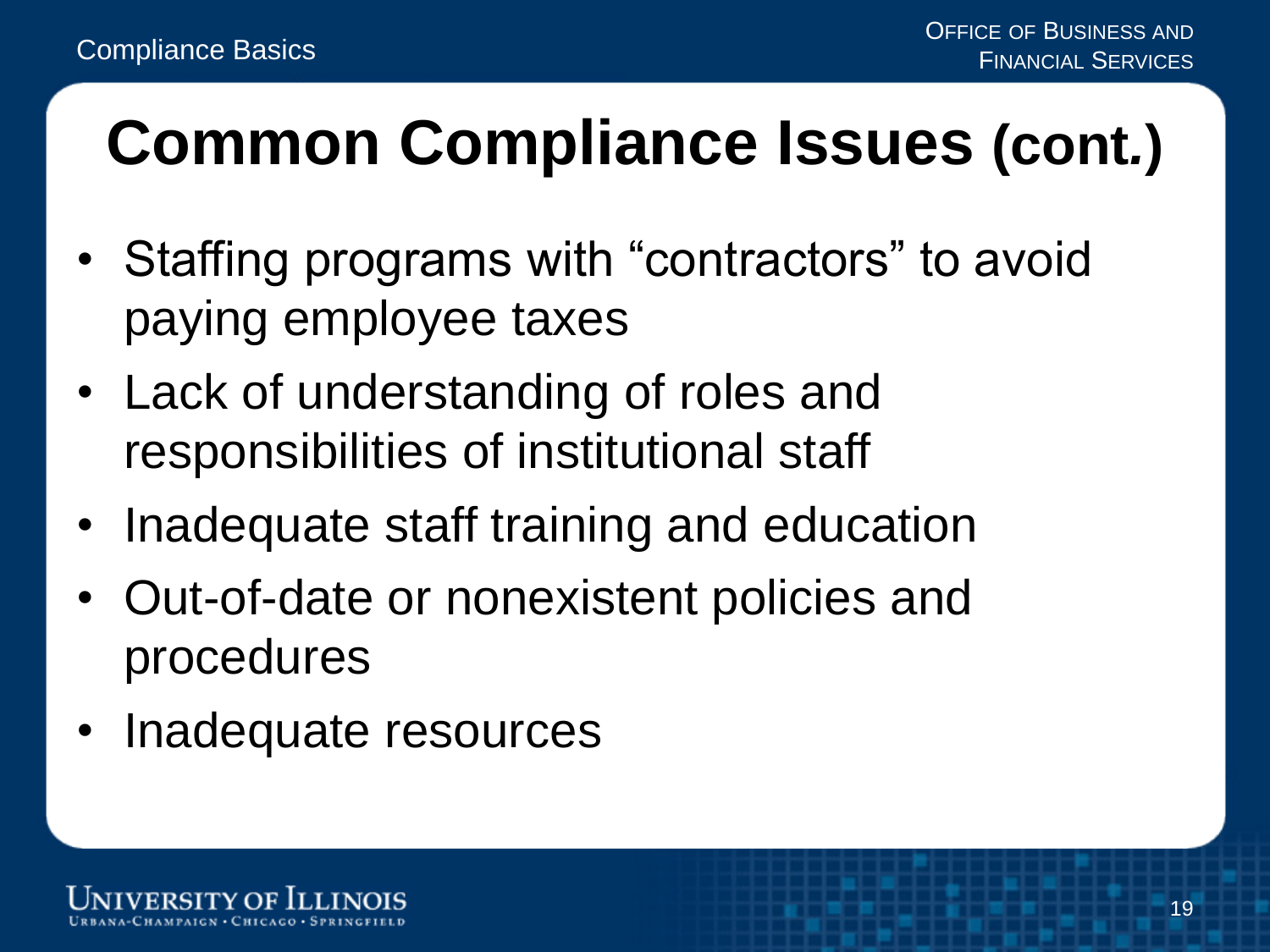### **Compliance Issues Specific to UIC**

- Lack of adequate supporting documentation
	- Missing property management records-missing work papers and equipment not properly tagged
	- Tracking and documentation of cost shared obligations and expenditures
	- Supporting documentation for reports/bills prepared by department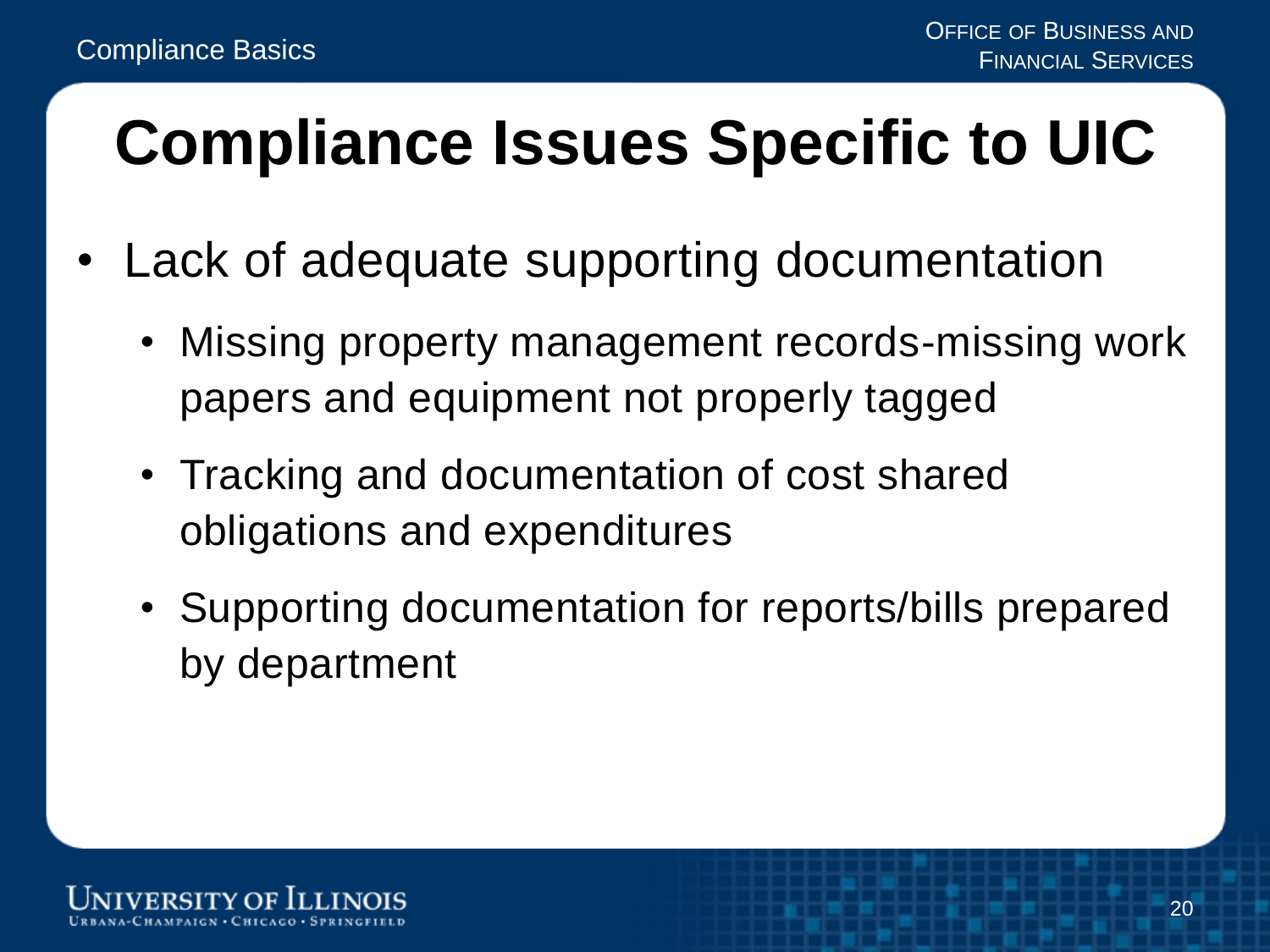Compliance Basics

## **ROLES & RESPONSIBILITIES**

**UNIVERSITY OF ILLINOIS** URBANA-CHAMPAIGN · CHICAGO · SPRINGFIELD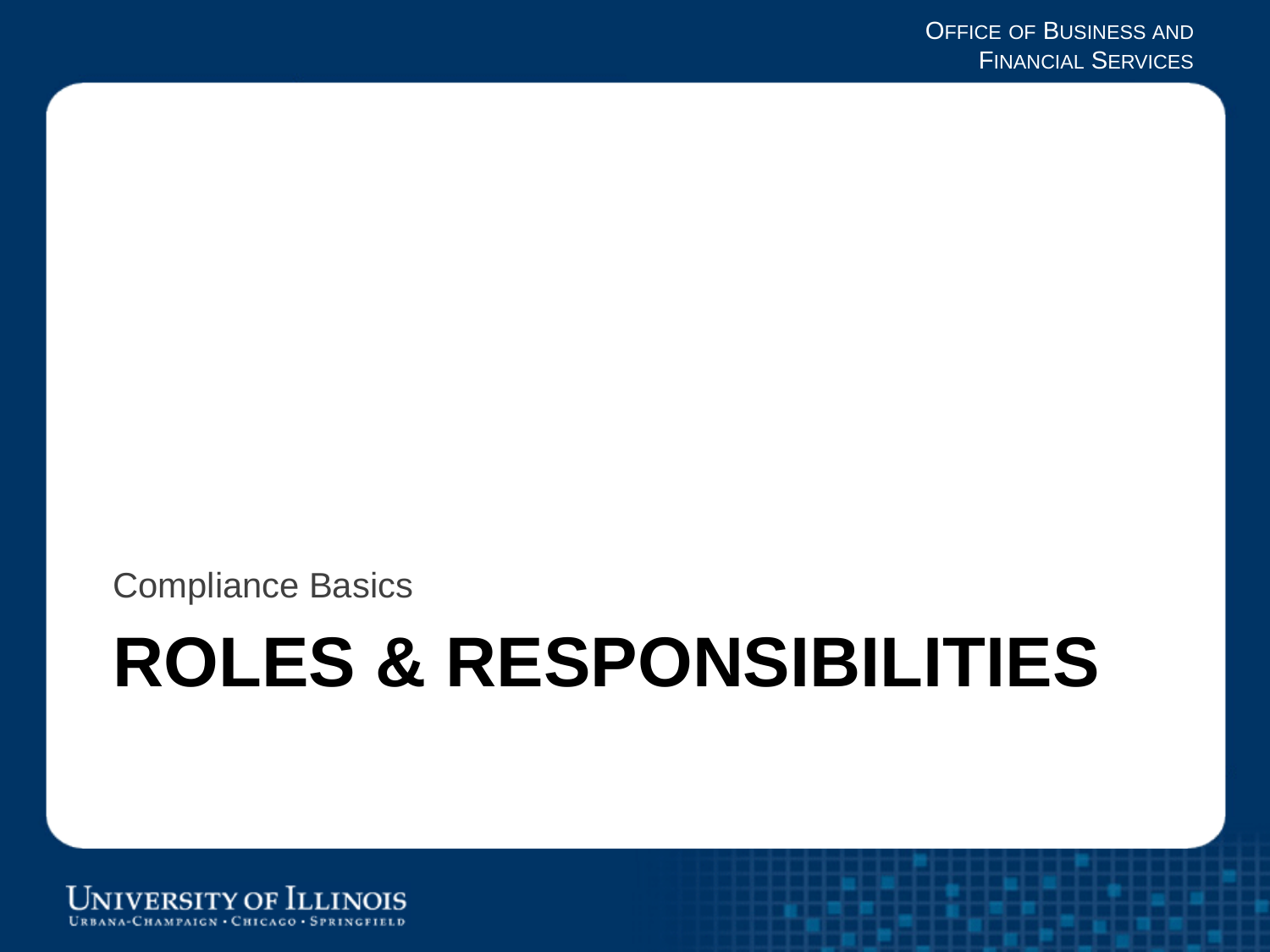### **Roles and Responsibilities**

#### **Principal Investigators:**

- Are accountable for the scientific and/or technical aspects and scientific conduct of the sponsored award.
- Oversee day-to-day management of the project's activities.
- Make budget allocation decisions.
- Are aware of expenditures charged to the sponsored award.
- Provide the required deliverables.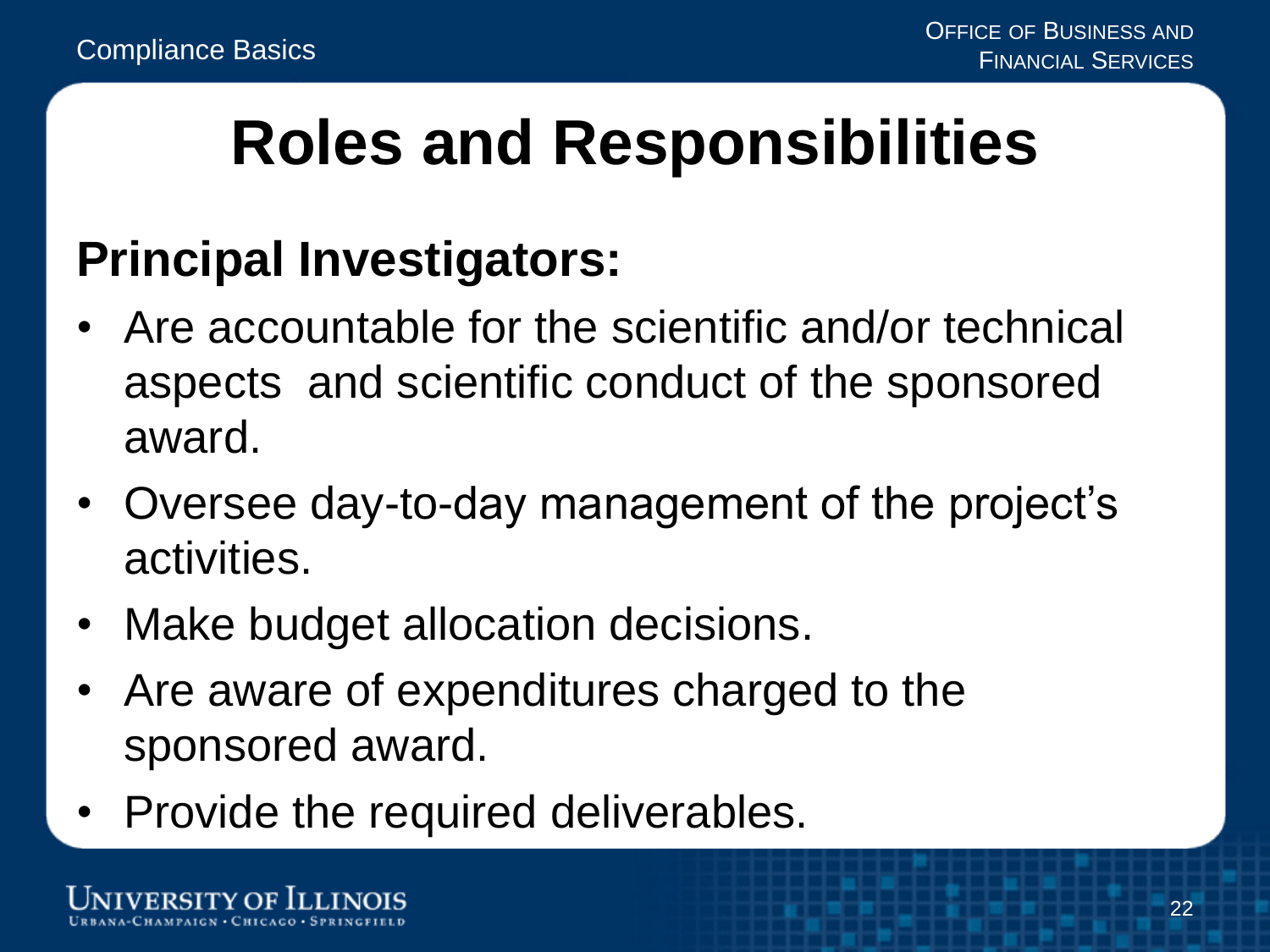### **Roles and Responsibilities (cont.)**

#### **Business Managers:**

- Understand the compliance requirements.
	- OBFS Policies and Procedures
	- OMB Circulars A-21, A-110, and A-133
	- Terms and conditions of awards
- Identify questionable transactions/prevent problems.
- Record transactions appropriately.
- Implement and adhere to internal controls.
- Assure complete and accurate recordkeeping.
- Protect the Principal Investigator (PI) and University.
- Contact GCO for any external sponsored award audits.
- Stay abreast of policy and regulation changes.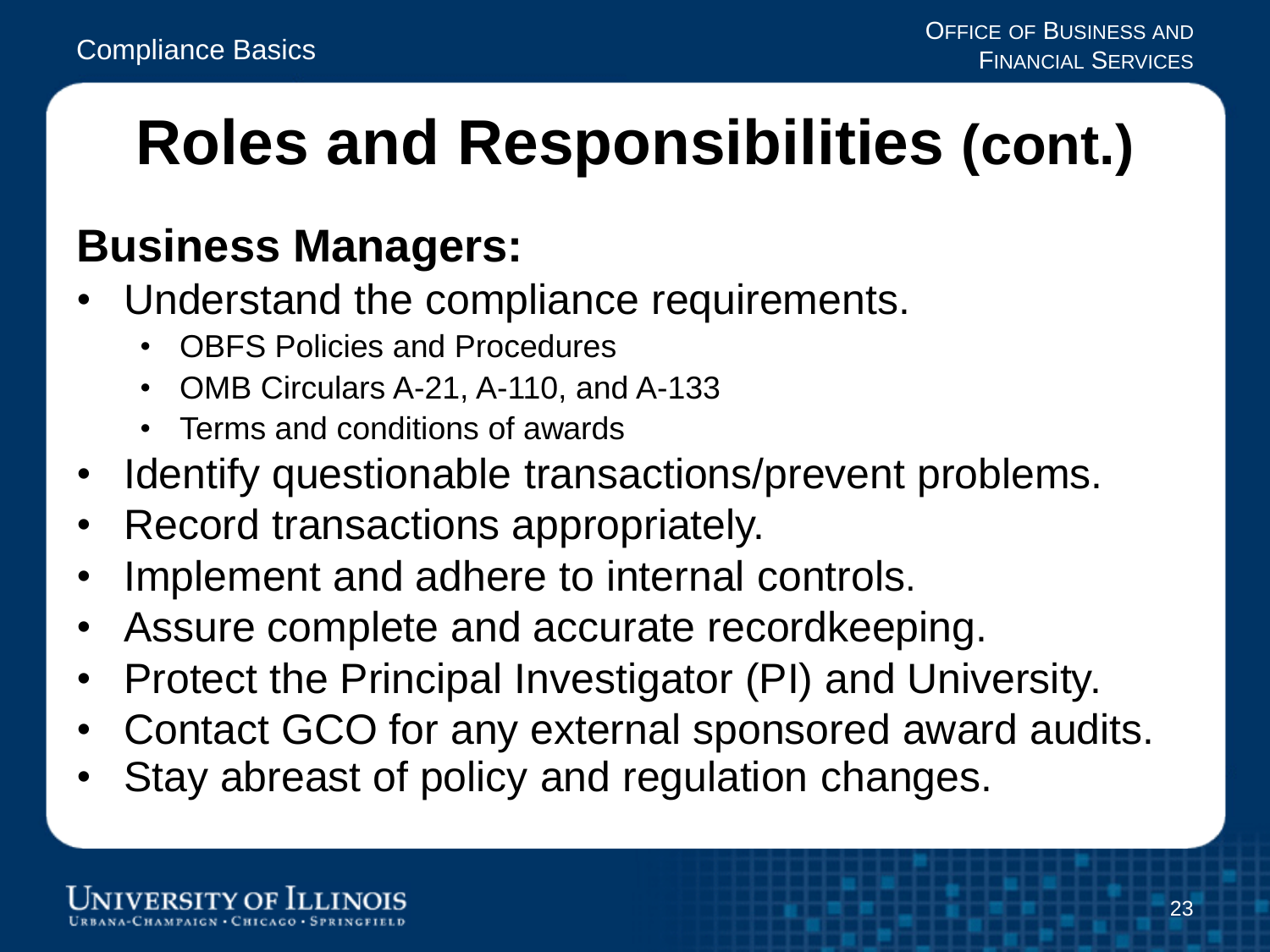## **Roles and Responsibilities (cont.)**

#### **Compliance Unit - Grants and Contracts:**

- Serves as the resource for:
	- Determination of allowable costs.
	- Appropriate accounting for transactions.
	- Interpretation of federal requirements—OMB Circulars A-21, A-110, A-133.
- Monitor compliance and assist with troubleshooting.
- Manage A-133 audit and other external audits.
- Develop and communicate sponsored project-related policies and procedures.
- Mitigate risk by conducting exception reporting regularly.
- Monitor external landscape.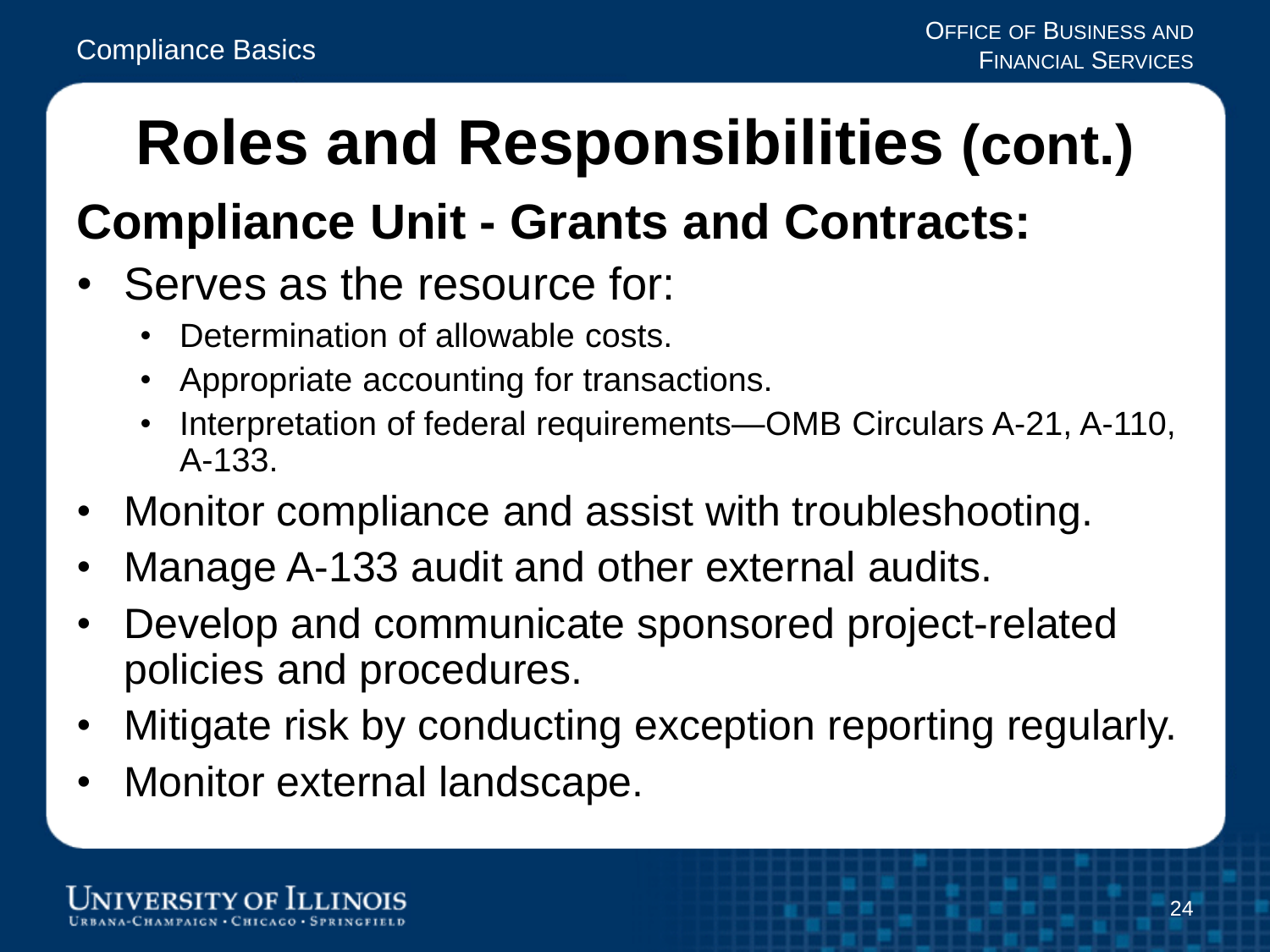### **Learning Activity Three**

#### **Role**

- 1. Principal Investigator
- 2. Business Manager

#### 3. GCO – **Compliance**

#### **Responsibility**

Implement and adhere to internal controls.

Make budget allocation decisions.

Stay abreast of policy and regulation changes.

Monitor compliance and assist with troubleshooting.

Are aware of expenditures charged to the sponsored award.

Assure complete and accurate recordkeeping.

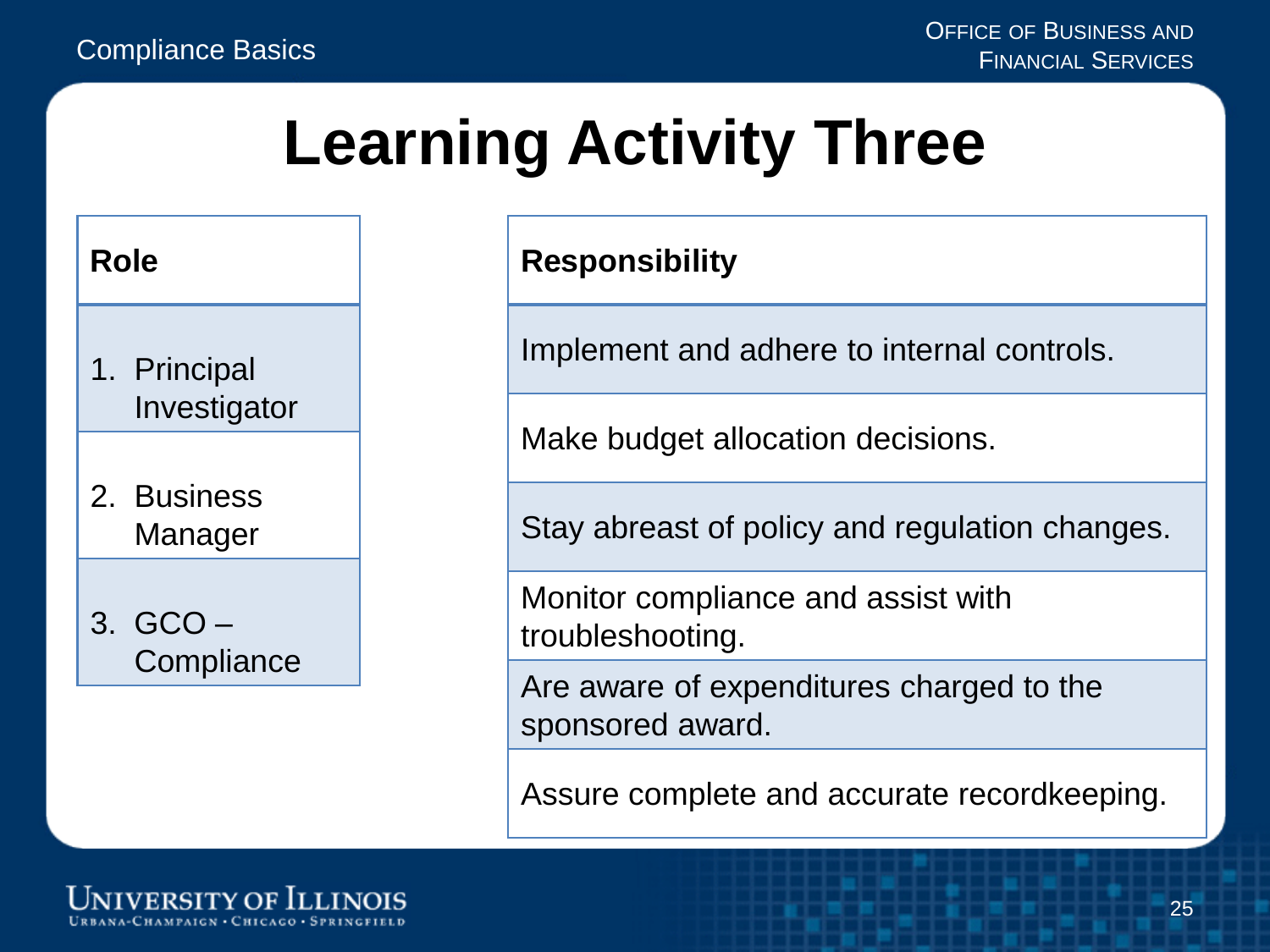Compliance Basics

## **CURRENT ISSUES/OBSERVATIONS**

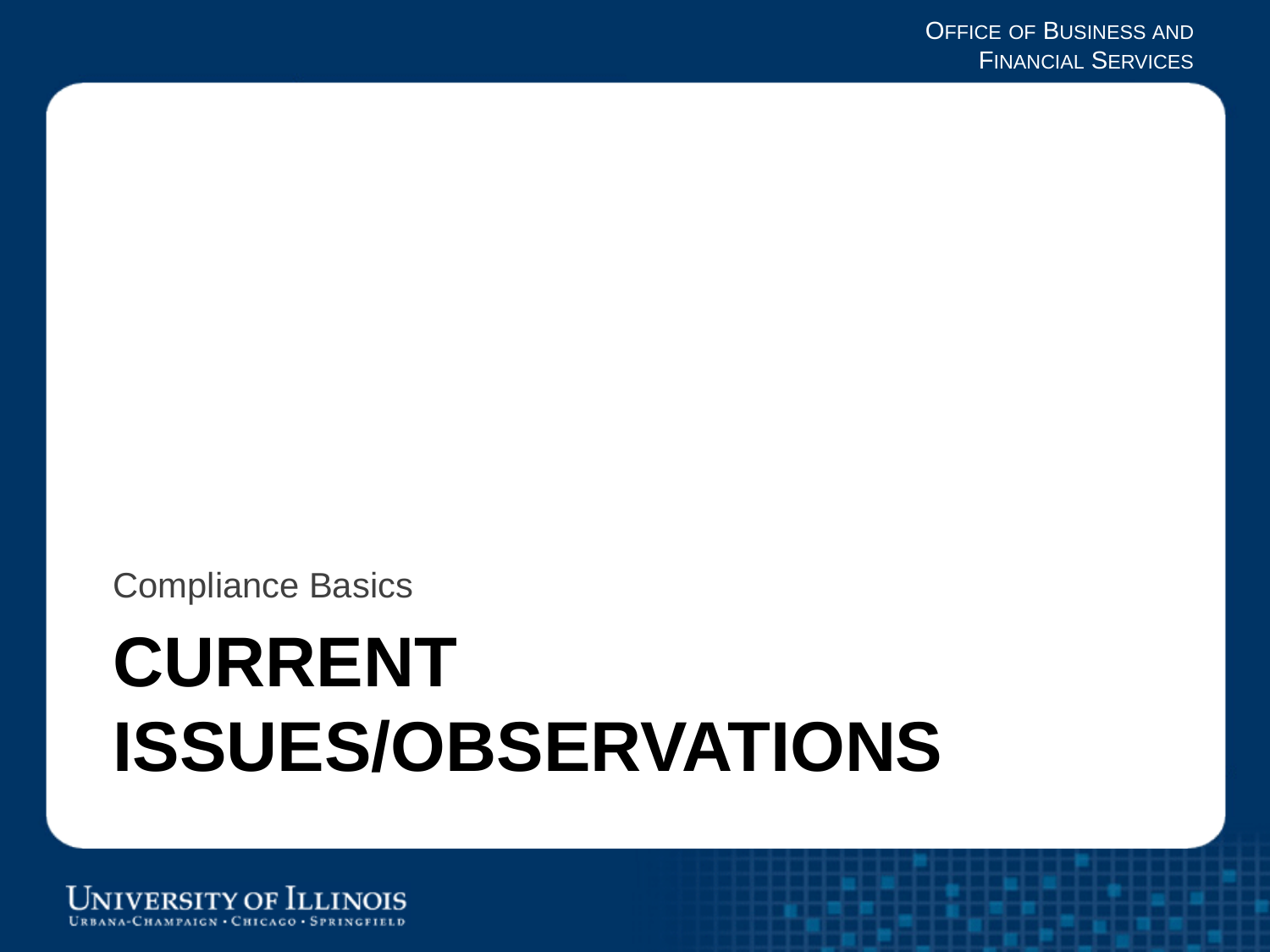#### **Current Issues/Observations**

**What are the most recent potential audit issues?**

- People and effort
- Grant management and routine monitoring
- Overdrafts
- Questionable spending patterns

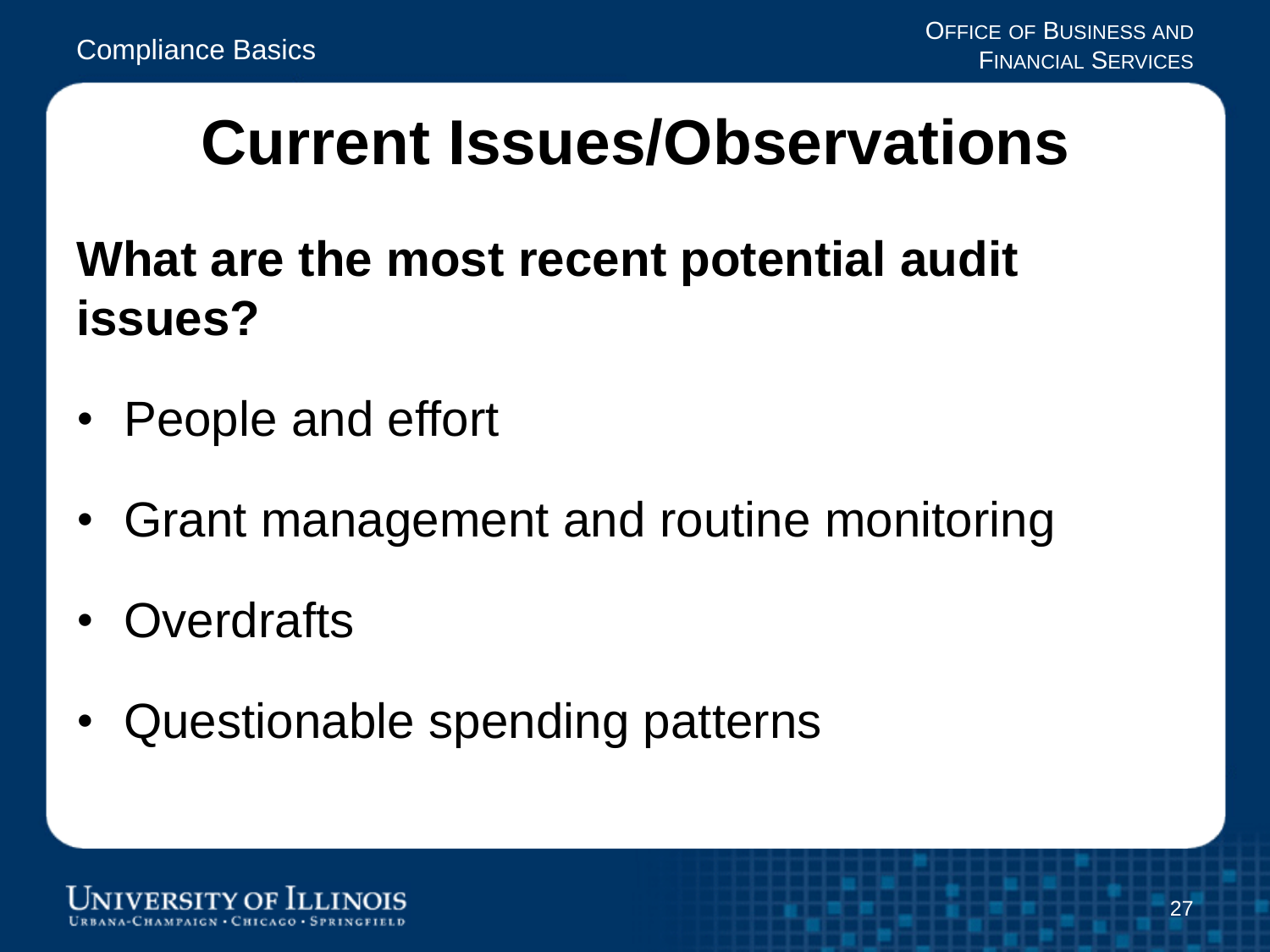#### **People and Effort**

| <b>Issue</b>                                              | <b>Recommendation</b>                                                              |
|-----------------------------------------------------------|------------------------------------------------------------------------------------|
| Adhering to K award requirements                          | Be aware of minimum effort requirement                                             |
| Not spending effort according to<br>proposed %'s          | Revisit proposal before<br>appointing/certifying                                   |
| Tracking and reporting of salary-<br>related cost sharing | Mandatory and voluntary committed<br>effort must be tracked and reported<br>(cost) |
| Bi-weekly staff paid from grants                          | Use Web Time Entry to approve time for<br>biweekly staff working on grants         |
| Frequent labor redistributions                            | Do not use grant accounts as holding<br>account                                    |
| Planning for gaps in funding                              | Prepare for expiration of awards                                                   |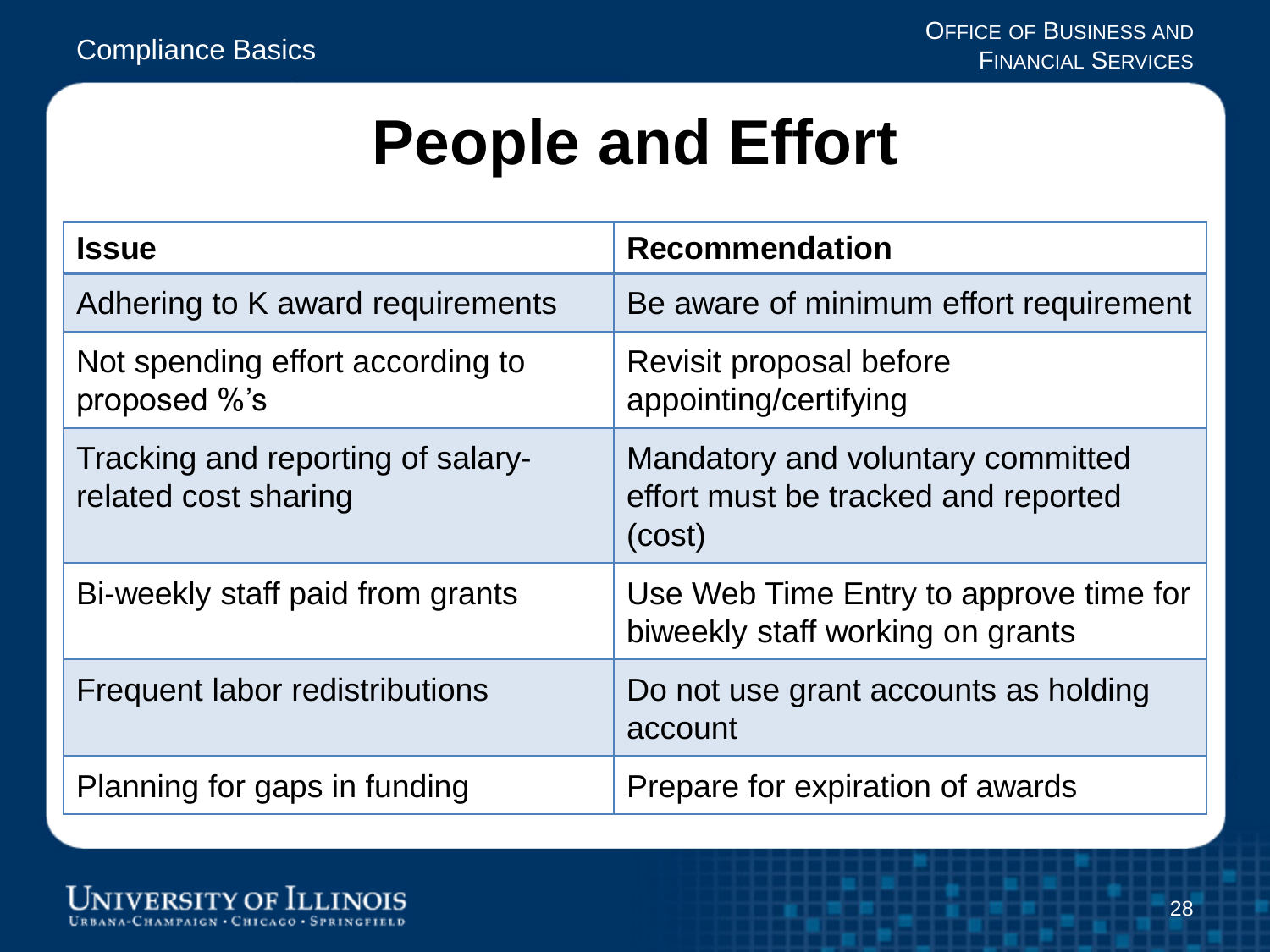#### **Grant Management & Routine Monitoring**

| <b>Issue</b>                                                                                                                                   | <b>Recommendation</b>                                                                                                                                                                                       |
|------------------------------------------------------------------------------------------------------------------------------------------------|-------------------------------------------------------------------------------------------------------------------------------------------------------------------------------------------------------------|
| Hurry up spending at the end of the<br>grant                                                                                                   | Plan, review, and reconcile expenses                                                                                                                                                                        |
| Unrelated expenses charged to<br>grants                                                                                                        | Reviewreviewreview<br>Remember the RAAC                                                                                                                                                                     |
| Cost overruns throughout the life of<br>the award                                                                                              | Budget what is needed for the project<br>and spend accordingly                                                                                                                                              |
| Huge problems with sub-awards (both<br>as prime and sub-awardee)<br>Non-performance, non-payment,<br>quality, and quantity of<br>deliverables. | Adhere to sub-recipient monitoring<br>guidelines<br>Review expenses on invoices and<br>ensure that deliverables are received<br>from subcontractor prior to payment.<br>Pay according to terms of agreement |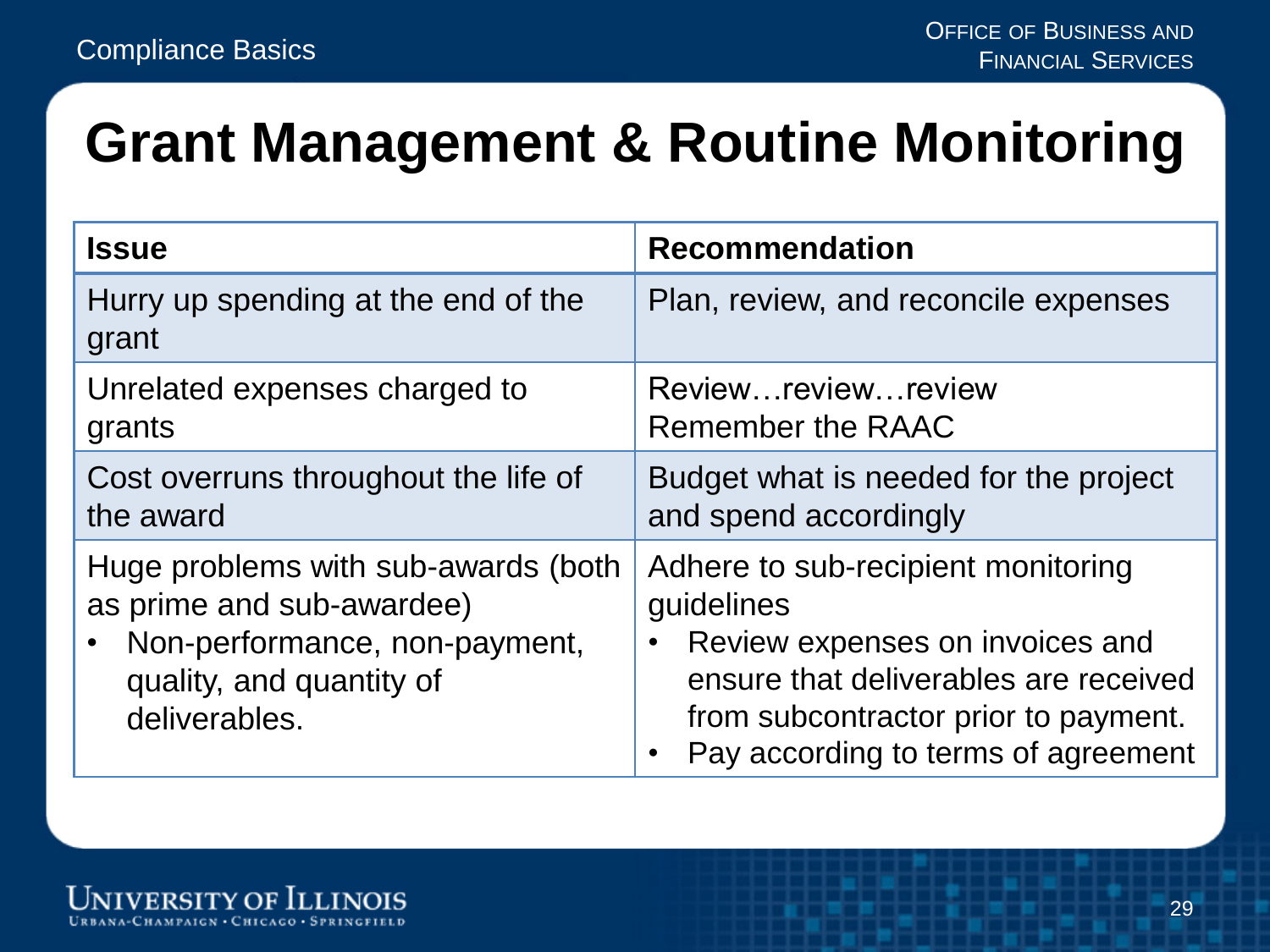#### **Grant Management & Routine Monitoring (cont.)**

| <b>Issue</b>                                                                                                                                                                                    | <b>Recommendation</b>                                                                                                                                                                                                                         |
|-------------------------------------------------------------------------------------------------------------------------------------------------------------------------------------------------|-----------------------------------------------------------------------------------------------------------------------------------------------------------------------------------------------------------------------------------------------|
| Lack of documentation<br>All business transactions related to<br>sponsored projects must be<br>documented, including:<br>• Maintenance of equipment<br>Cost sharing<br>Changes to key personnel | Documentation includes:<br><b>Receipts</b><br>$\bullet$<br><b>P-Card statements</b><br>$\bullet$<br>E-mails<br>$\bullet$<br>Thorough transaction descriptions<br>$\bullet$<br>Invoices<br>$\bullet$<br>Proof of inventory review<br>$\bullet$ |
|                                                                                                                                                                                                 | Some record of PI and/or Business<br>$\bullet$<br>Manager approval                                                                                                                                                                            |

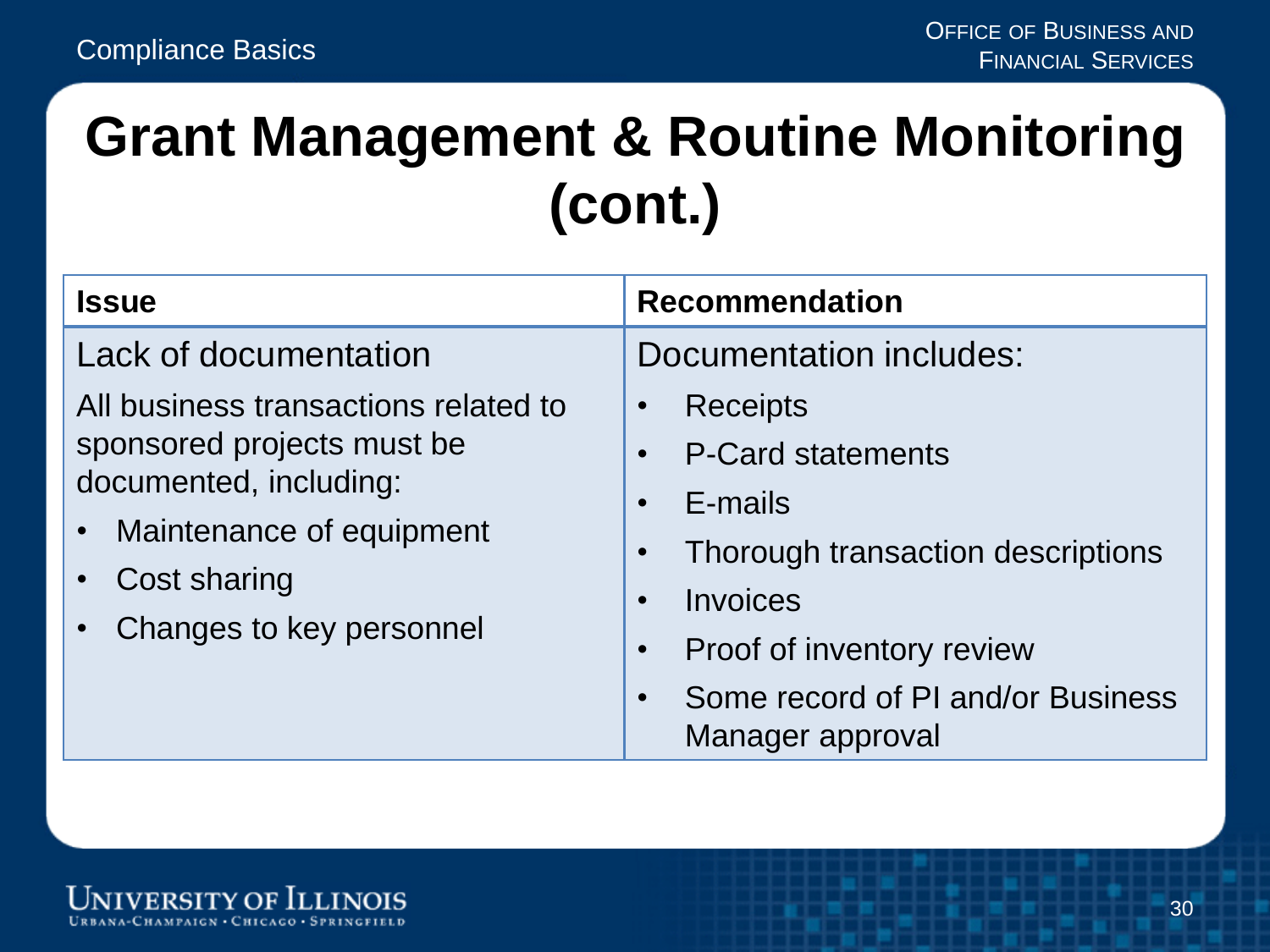#### **Overdrafts**

| <b>Issue</b>                                                                              | <b>Recommendation</b>                                                                                                                                                                                                                                                                                                                                       |
|-------------------------------------------------------------------------------------------|-------------------------------------------------------------------------------------------------------------------------------------------------------------------------------------------------------------------------------------------------------------------------------------------------------------------------------------------------------------|
| Overdraftoverdraftoverdraft!<br>Budget vs. expense<br>Cash vs. budget<br>Cash vs. expense | <b>Spend Only What You Have!</b><br>Spend within approved budget<br>Spend within line items for per<br>$\bullet$<br>award terms<br>Review ledgers to ensure<br>$\bullet$<br>continuation or supplemental<br>budget is not missing<br><b>Cash Is King!</b><br>Pay attention to these terms:<br>"payment upon deliverable"<br>"final invoice due within days" |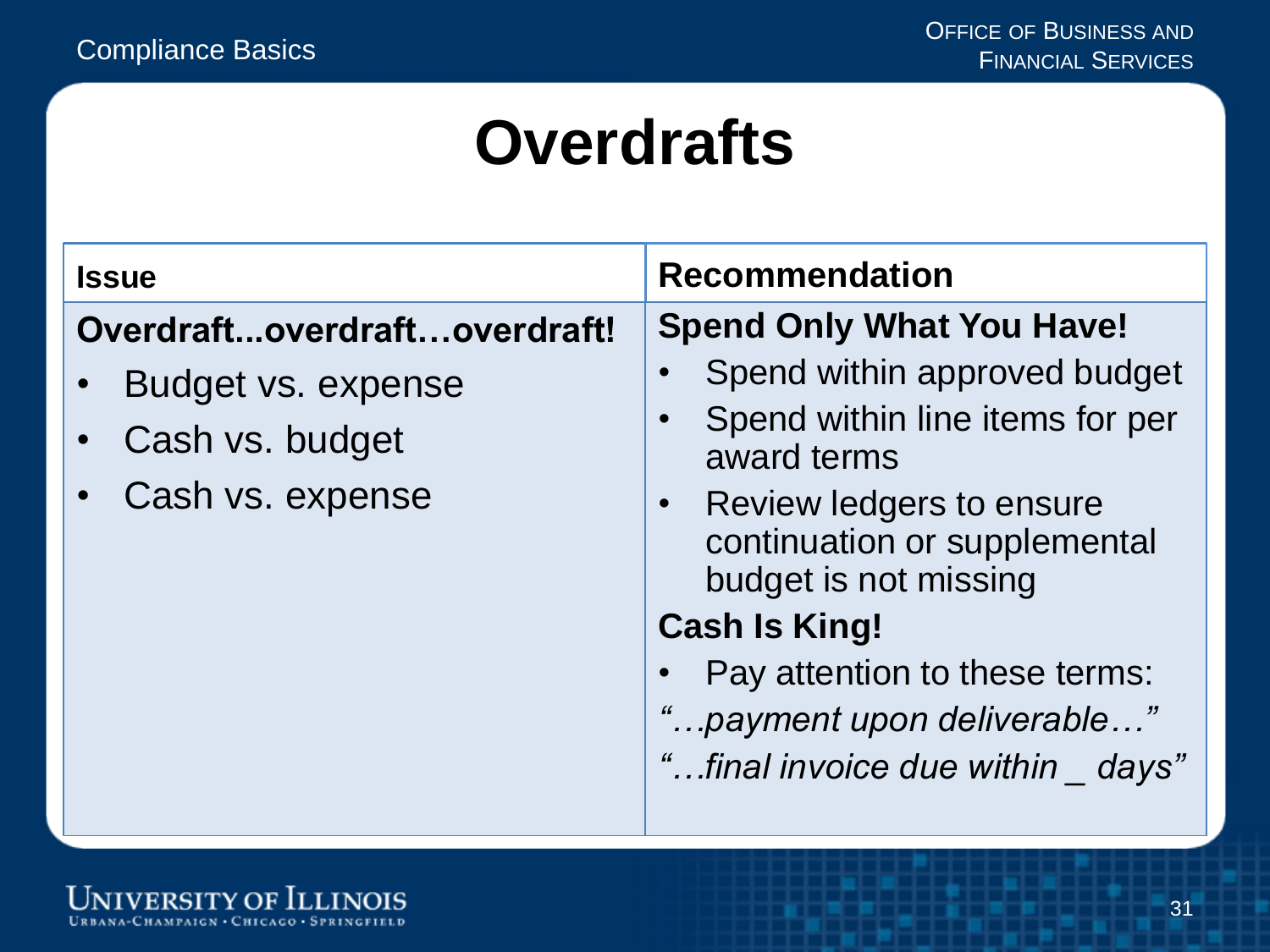#### **Questionable Spending Patterns**

| <b>Issue</b>                                | <b>Recommendation</b>                                                          |
|---------------------------------------------|--------------------------------------------------------------------------------|
| Cost incurred after the award period        | Stop spending after project end date                                           |
| Allocation of expenses to various<br>awards | Do not use grant accounts as<br>"holding/clearing" accounts                    |
| <b>Excessive cost transfers</b>             | Review/reconcile expenses on a<br>regular basis                                |
| Available funds paradigm                    | Charge only project-related costs, not<br>based on how much money is available |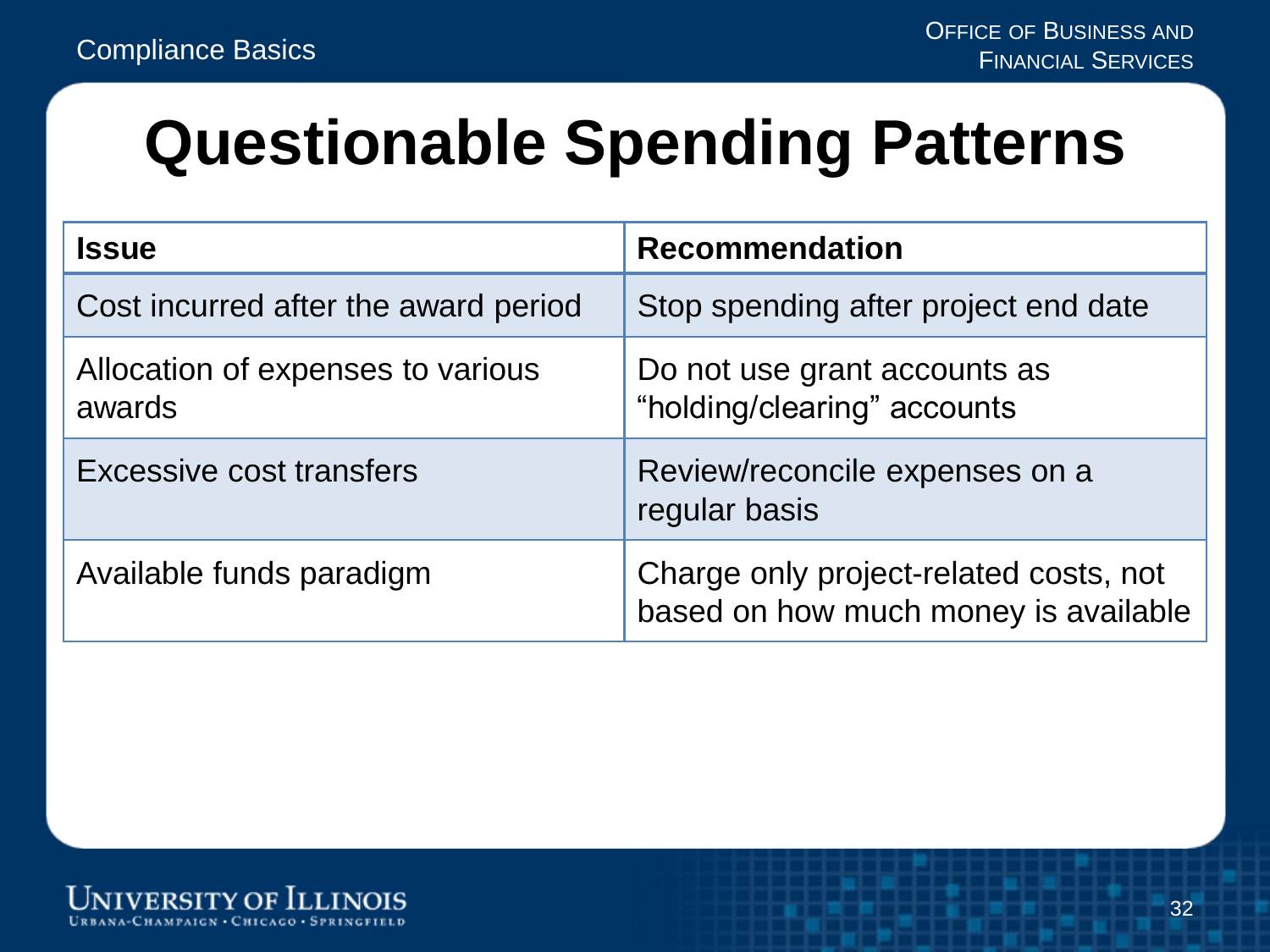#### **UIC – Journal Voucher Entries on Sponsored Awards FY09 – FY12**



University of Illinois URBANA-CHAMPAIGN . CHICAGO . SPRINGFIELD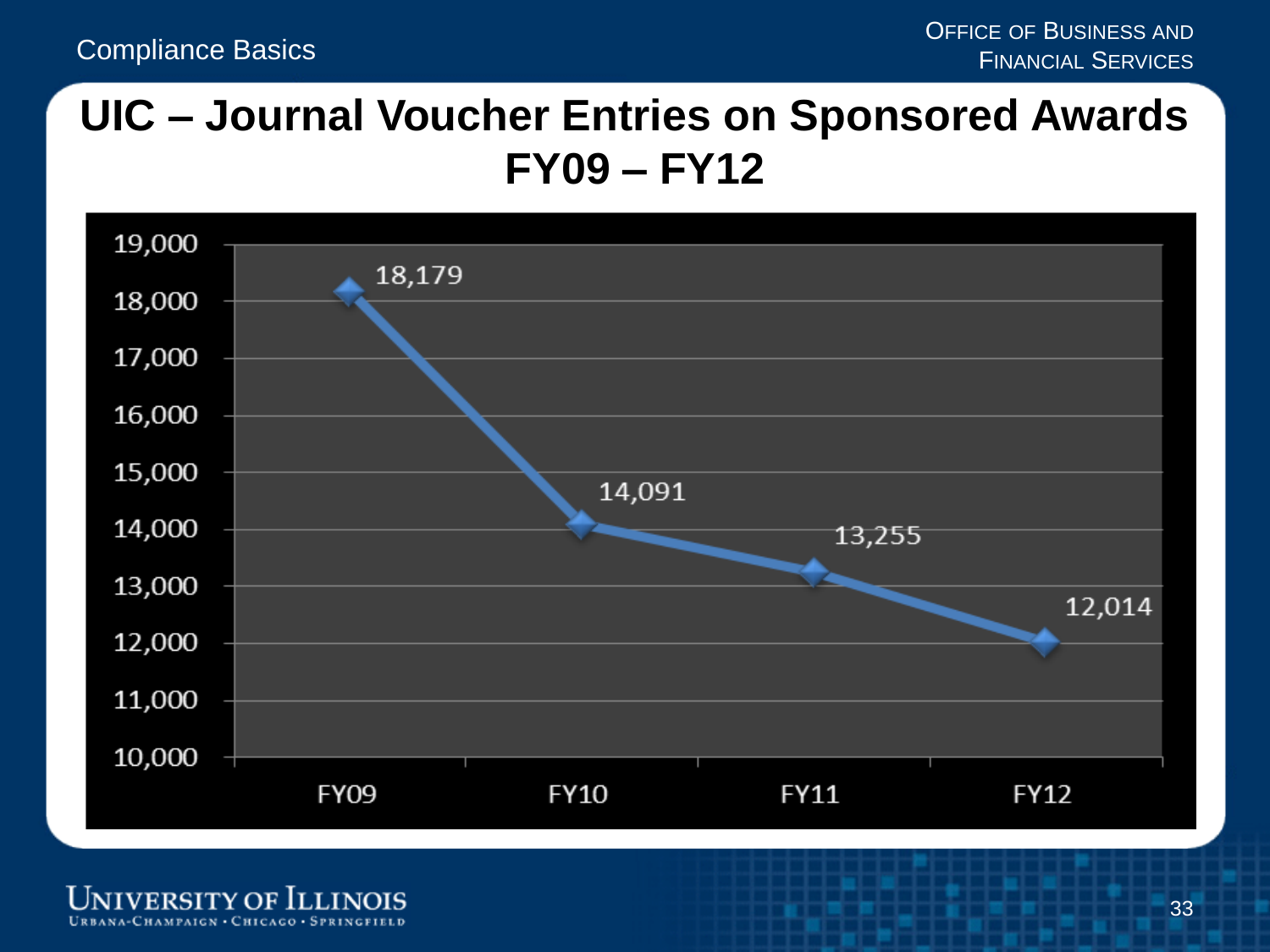#### **UIC – Journal Voucher Entries on Sponsored Awards by Period FY09 – FY12**



**UNIVERSITY OF ILLINOIS** URBANA-CHAMPAIGN · CHICAGO · SPRINGFIELD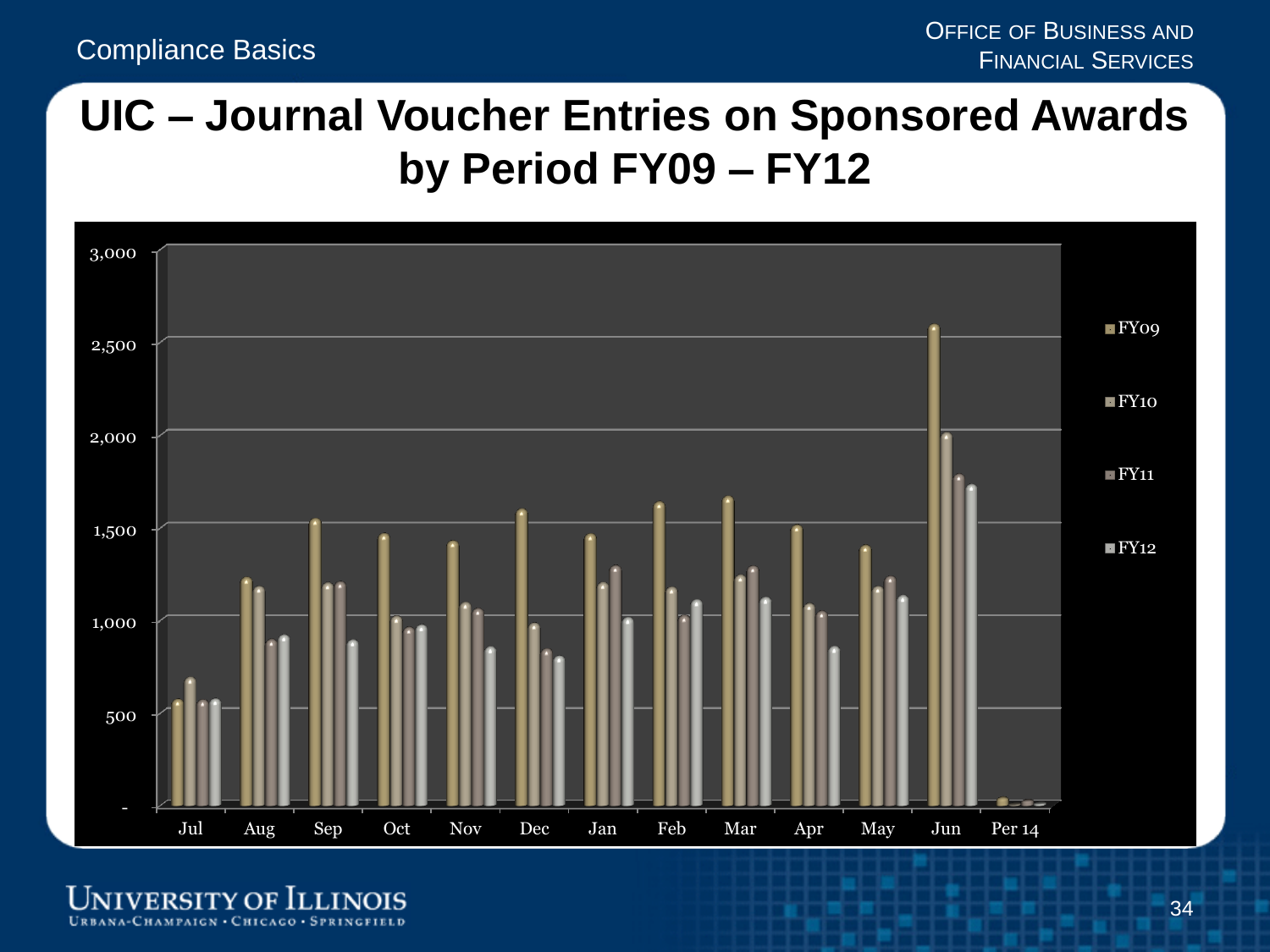#### **Departmental Activities**

| <b>Issue</b>                                                                    | <b>Recommendation</b>                                                                           |  |
|---------------------------------------------------------------------------------|-------------------------------------------------------------------------------------------------|--|
| <b>Departmental Billing</b>                                                     |                                                                                                 |  |
| Invoiced amounts do not tie to <b>Banner</b>                                    | Invoices submitted must match<br><b>Banner</b> system.                                          |  |
| Copies not sent to GCO<br>Not recorded in the system<br>Receivables understated | Invoices should be sent to GCO for<br>review, approval, recording, and<br>collecting purposes.  |  |
| <b>Other Activities</b>                                                         |                                                                                                 |  |
| Submission of progress reports and<br>other deliverables                        | Be aware of all reports and deliverable<br>due dates per award terms.                           |  |
| Work on projects before fully executed<br>agreement in place                    | Request anticipation account; ensure<br>project begin date is correct on the<br>final contract. |  |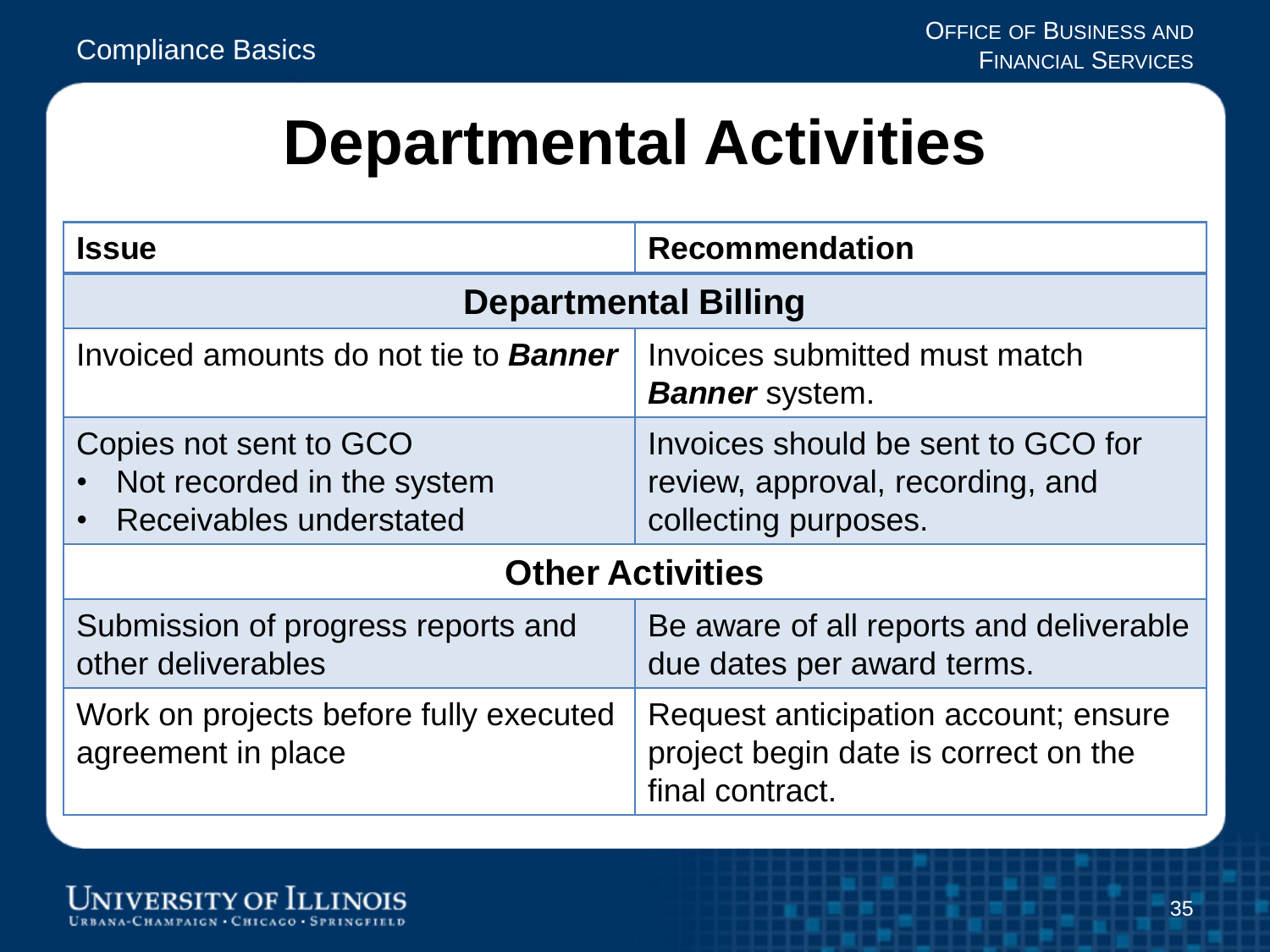### **Current Activities – GCO**

- Increasing frequency of communications related to compliance issues
- Developing cost sharing guidelines
- Developing subrecipient monitoring guidelines
- Continuing to monitor the following:
	- Lump sum payments Unallowable costs Tuition differentials Termination payouts Labor redistributions The Cost transfers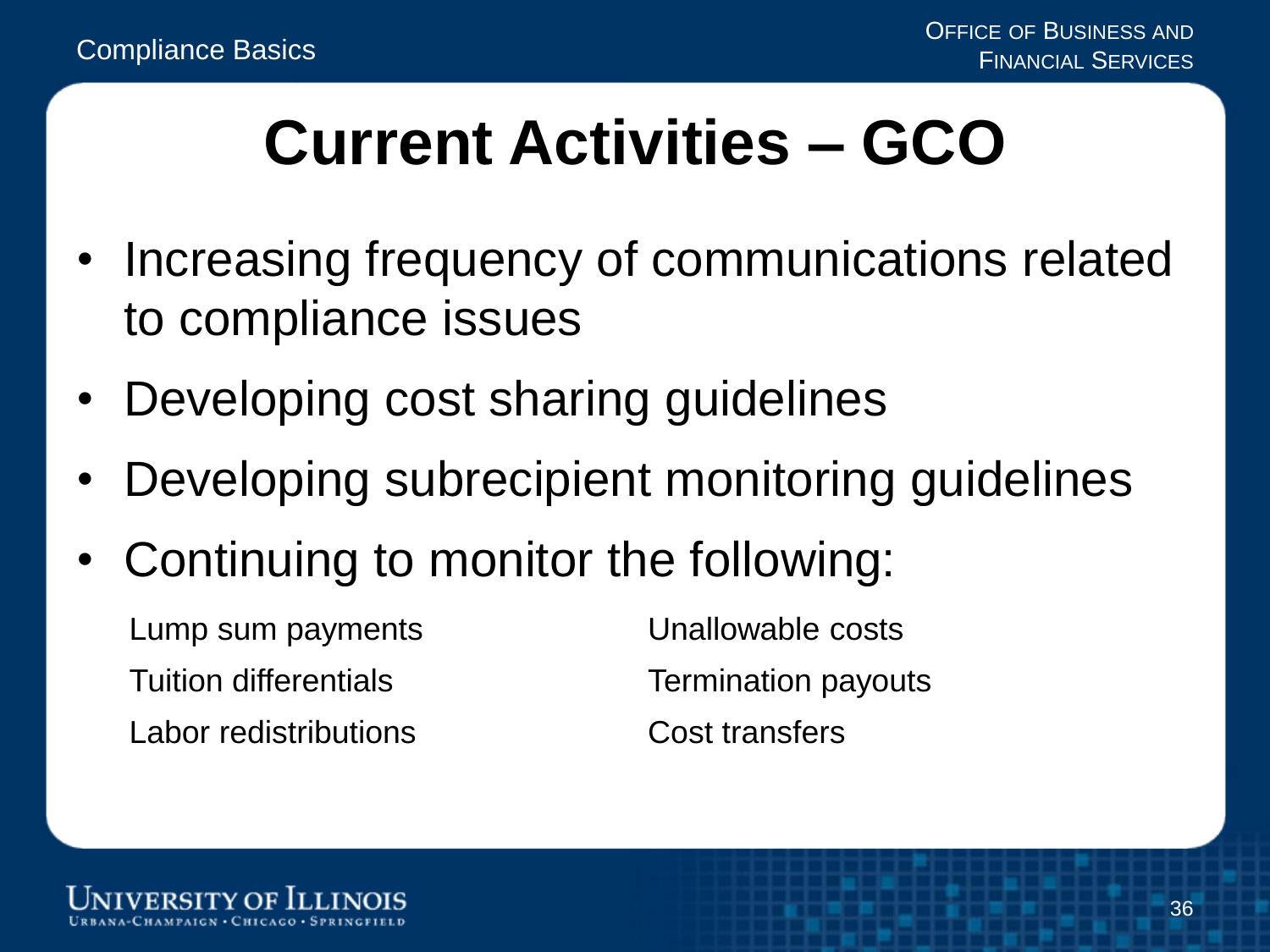#### **Resources**

- [Office of Management and Budget \(OMB\)](https://obamawhitehouse.archives.gov/omb/circulars_default) **[Circulars](https://obamawhitehouse.archives.gov/omb/circulars_default)**
- [National Science Foundation \(NSF\)](http://www.nsf.gov/)
- [National Institutes of Health \(NIH\)](http://grants.nih.gov/grants/oer.htm)
- [UIC Office of Research Services \(ORS\)](https://research.uic.edu/)
- [UIC Grants and Contracts Office \(GCO\)](http://www.obfs.uillinois.edu/grants/)
- [OBFS Policies and Procedures Section 16](http://www.obfs.uillinois.edu/bfpp/section-16-grants-research-contracts)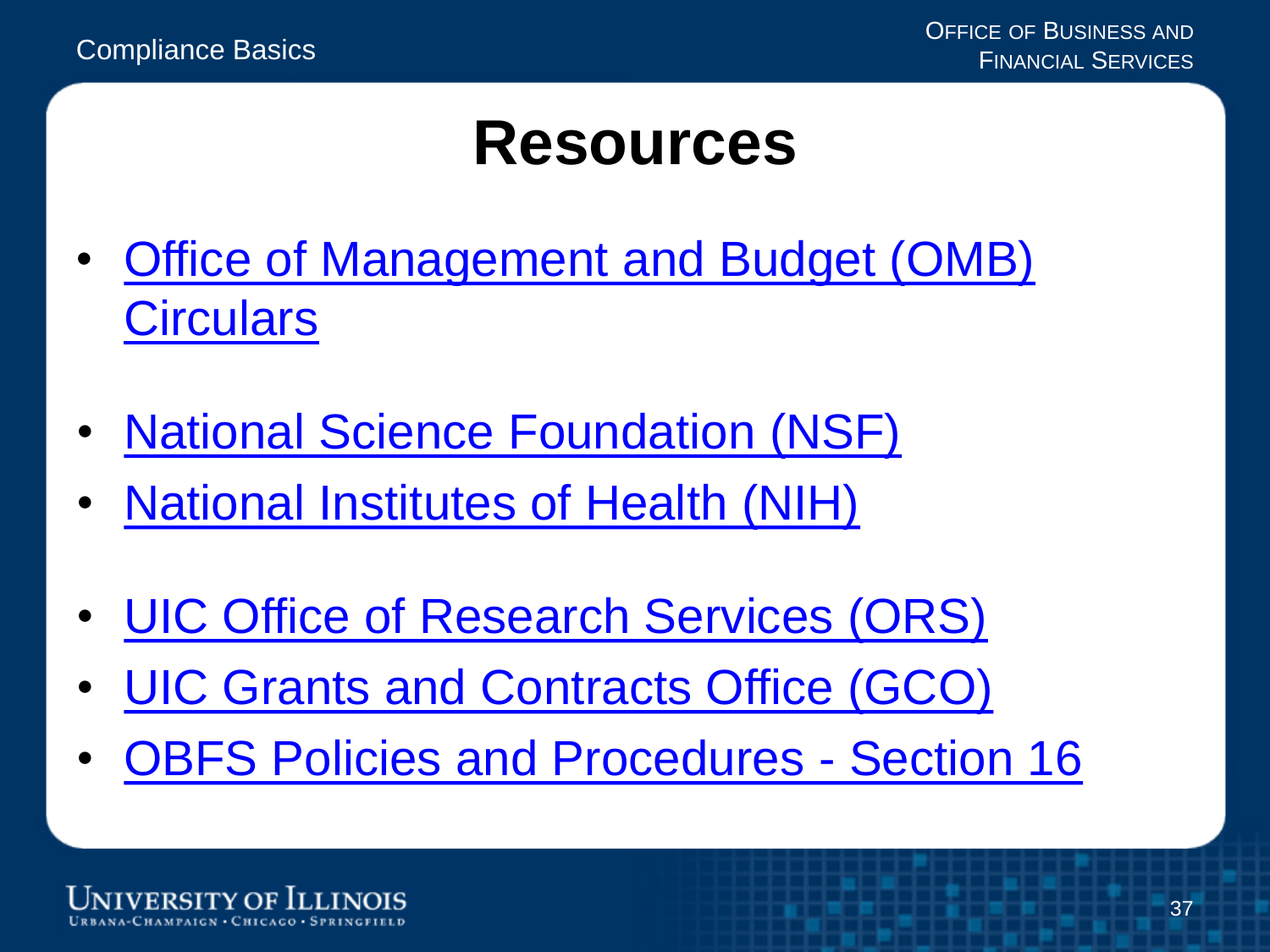#### **Questions? Contact Us!**

#### **LaShawnda Hall**

Assistant Director, **Compliance** 

OBFS Grants and Contracts

312-413-8889

[svhall@uillinois.edu](mailto:svhall@uillinois.edu)

#### **Maureen Johnson**

Senior Coordinator of Compliance and Costing

OBFS Grants and Contracts

312-996-4045

[maureen1@uillinois.edu](mailto:maureen1@uillinois.edu)

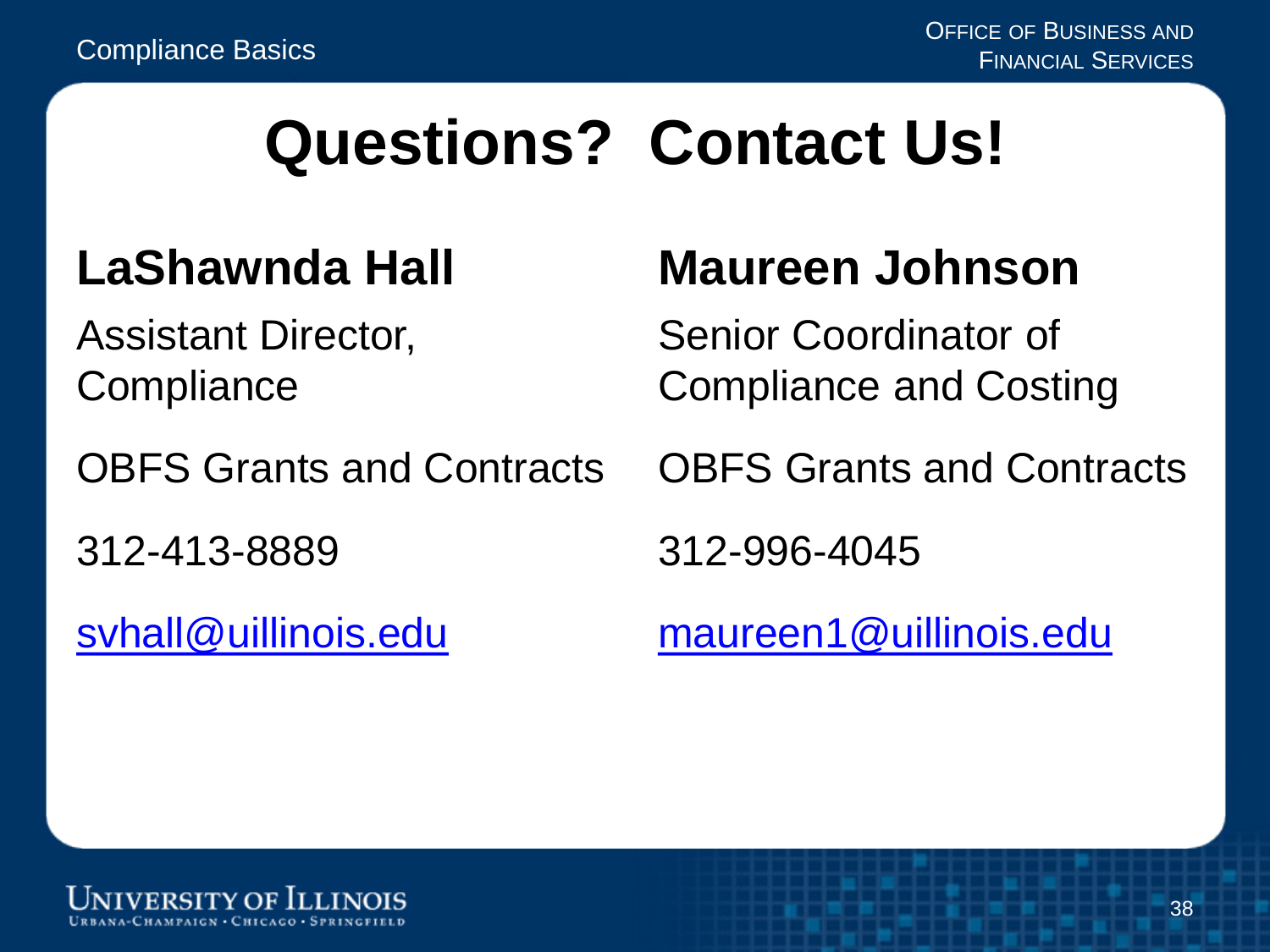#### **Learning Activity One**

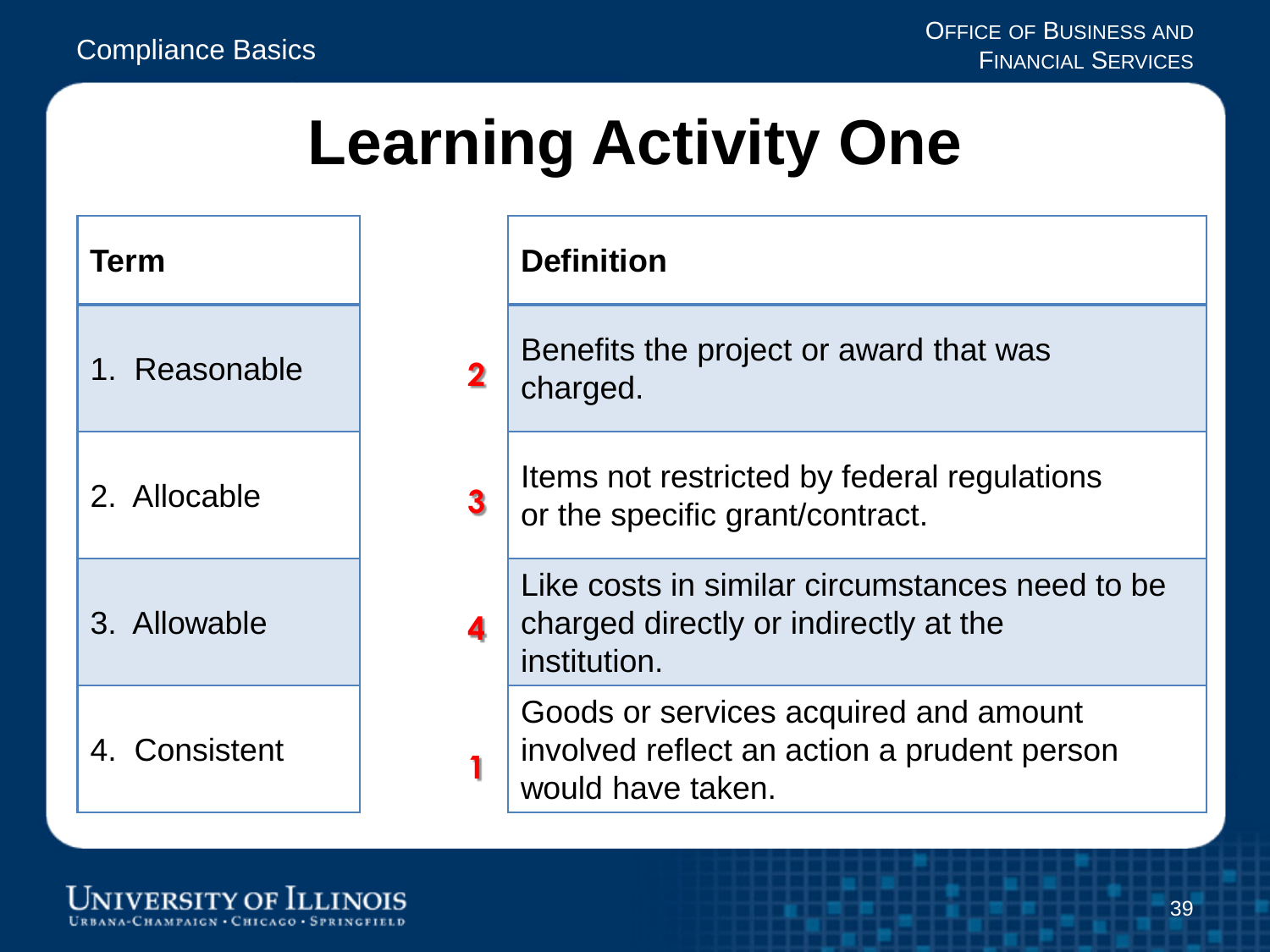### **Learning Activity Two**

Which Circular sets the standards to test compliance for the annual single audit?

- A. OMB Circular A-21
- B. OMB Circular A-122
- C. OMB Circular A-133
- D. OMB Circular A-110

#### **C. OMB Circular A-133**